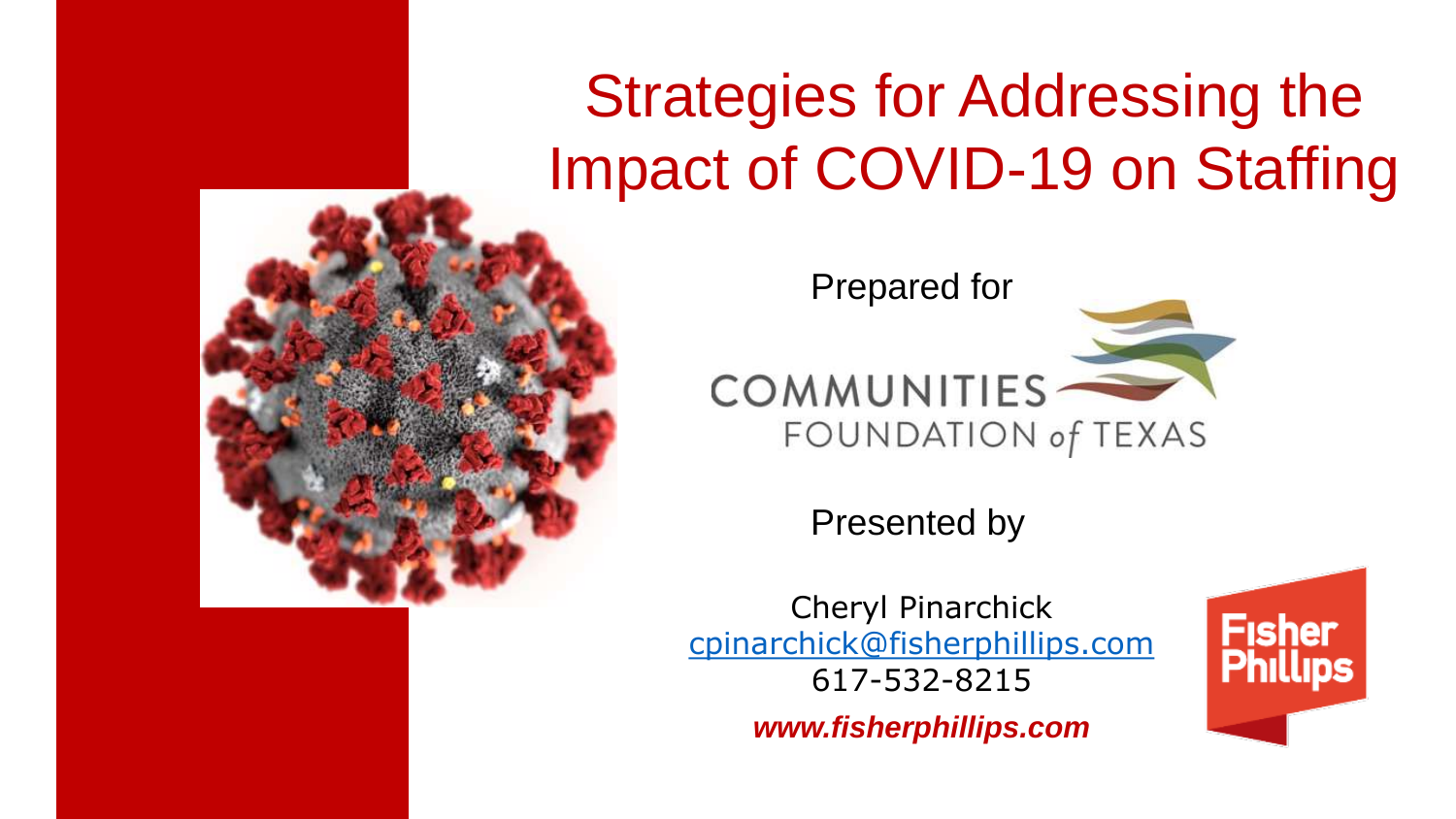#### **AGENDA**



- **Background and Current Restrictions**
- ▪Government Financial Support
- **Paid Leave Obligations**
- **-Layoffs and Furloughs**
- **-Suspending Operations**

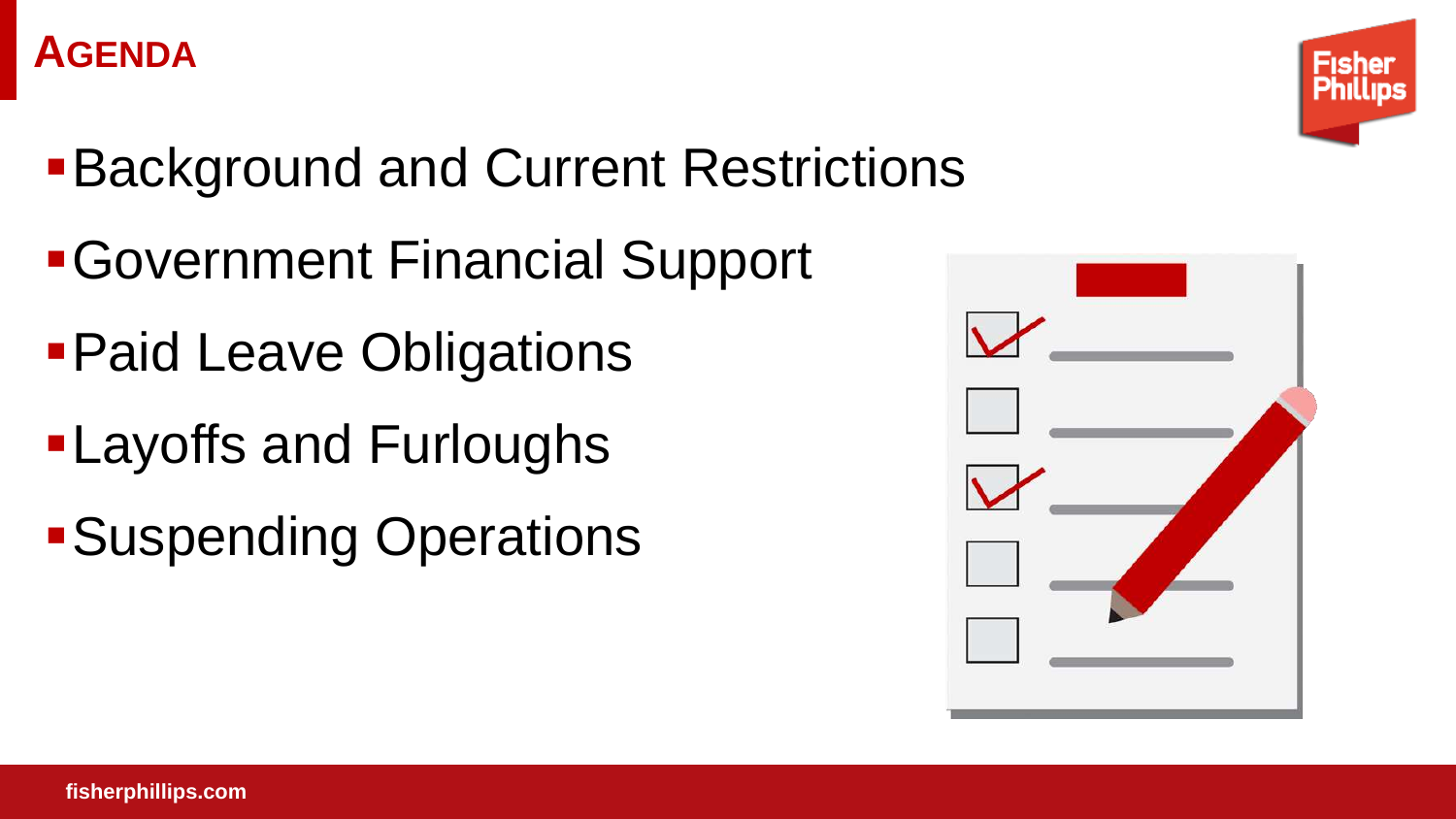### **COVID-19 BACKGROUND AND RESTRICTIONS**





- 2,877 Confirmed Cases in TX (3/30)
- ▪WHO Pandemic (3/11)
- **Governor Abbott Issues Emergency** Orders to Mitigate Spread of COVID-19
	- **Most recently yesterday**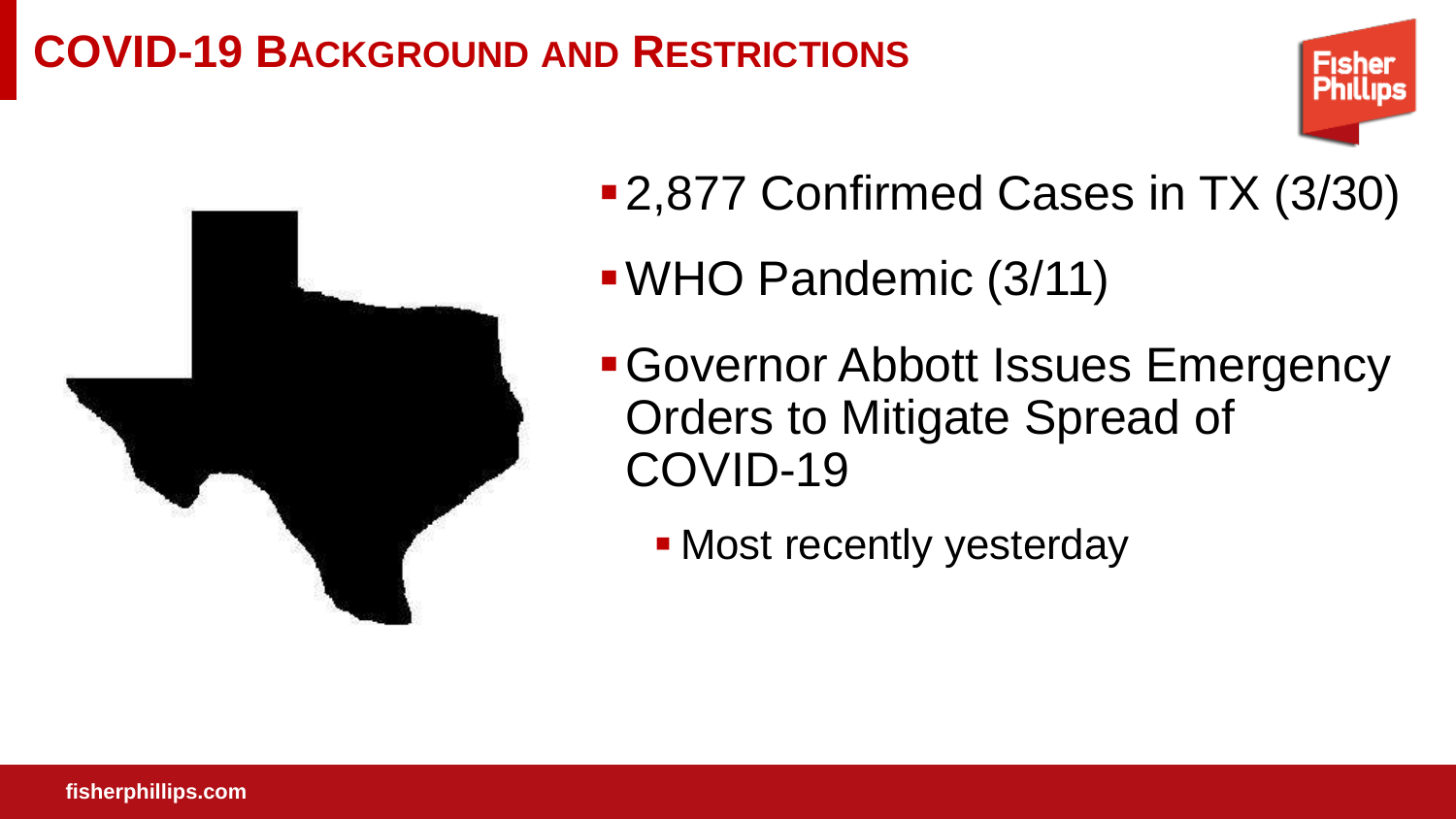### **COVID-19 BACKGROUND AND RESTRICTIONS**



- Public schools closed through May 4
- **No visiting nursing homes, state supported living centers,** assisted living facilities or long-term care facilities unless to provide critical assistance as determined through guidance from Texas Health and Human Services Commission
- **Except where necessary to provide or obtain essential** services, every person shall minimize social gatherings and in-person contact with people who are not in the same household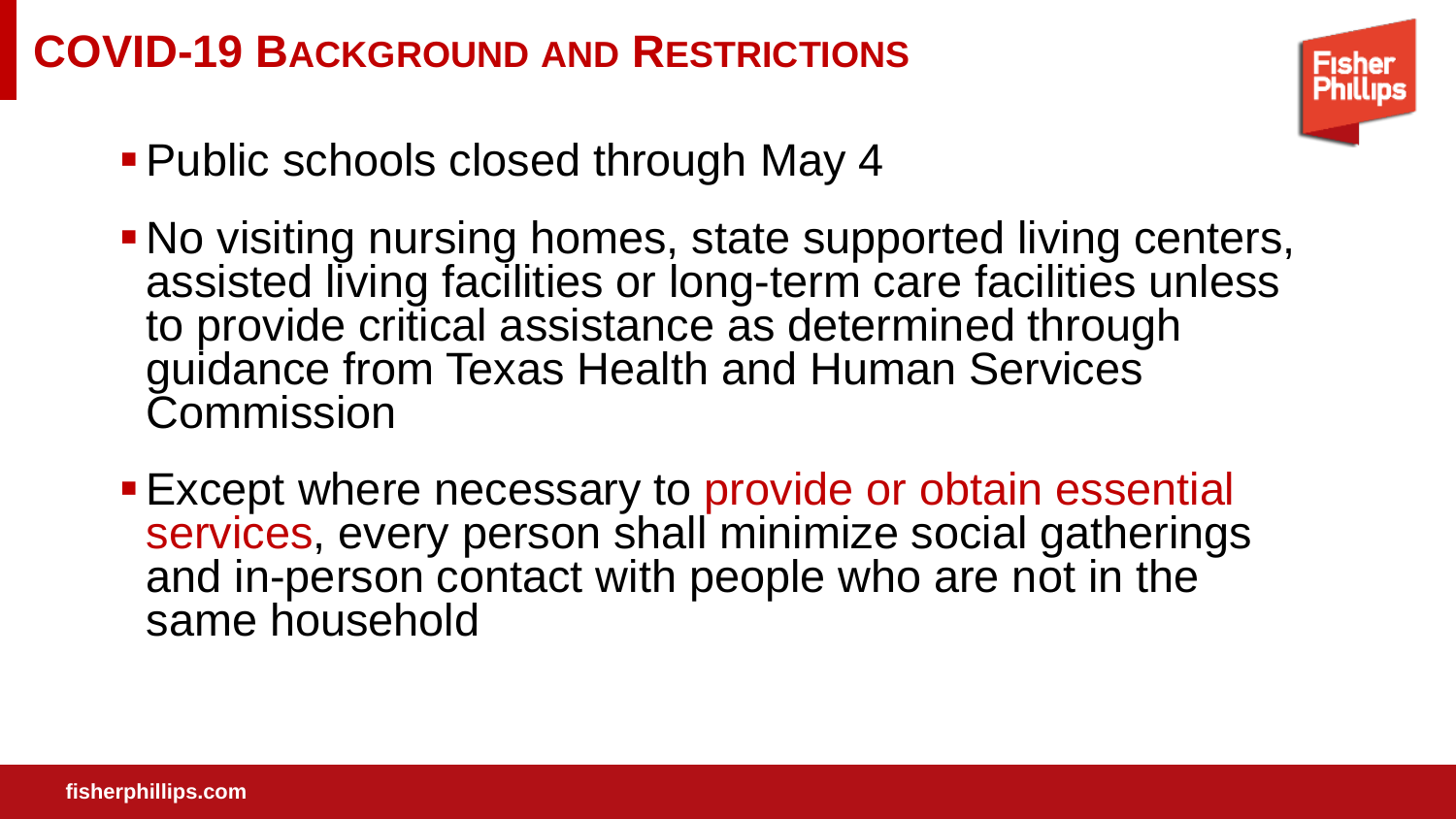### **"COVID-19 ESSENTIAL SERVICES"**



Services listed in Guidance on the Essential Critical Infrastructure Workforce, Version 2.0 issued by U.S. Dept. of Homeland Security

- **Healthcare, public health and human services**
- Law enforcement, public safety and first responders
- **Food and agriculture**
- Energy
- **Water and wastewater**
- **Transportation and logistics**

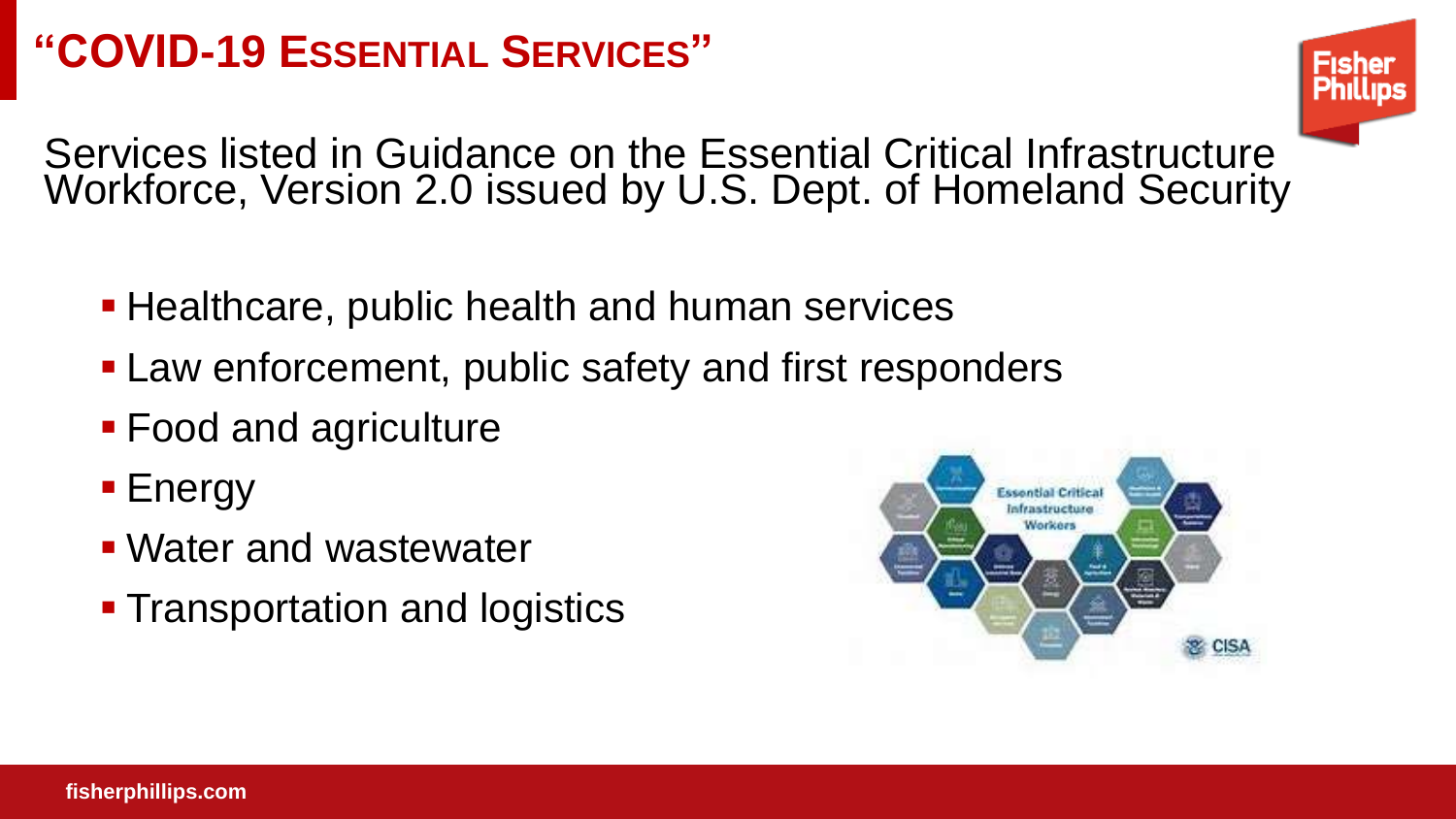### **"COVID-19 ESSENTIAL SERVICES"**



- Public works
- Communications and information technology
- Other community-based essential functions and government operations
- Critical manufacturing
- Hazardous materials
- Financial services
- Chemical
- Defense contractors

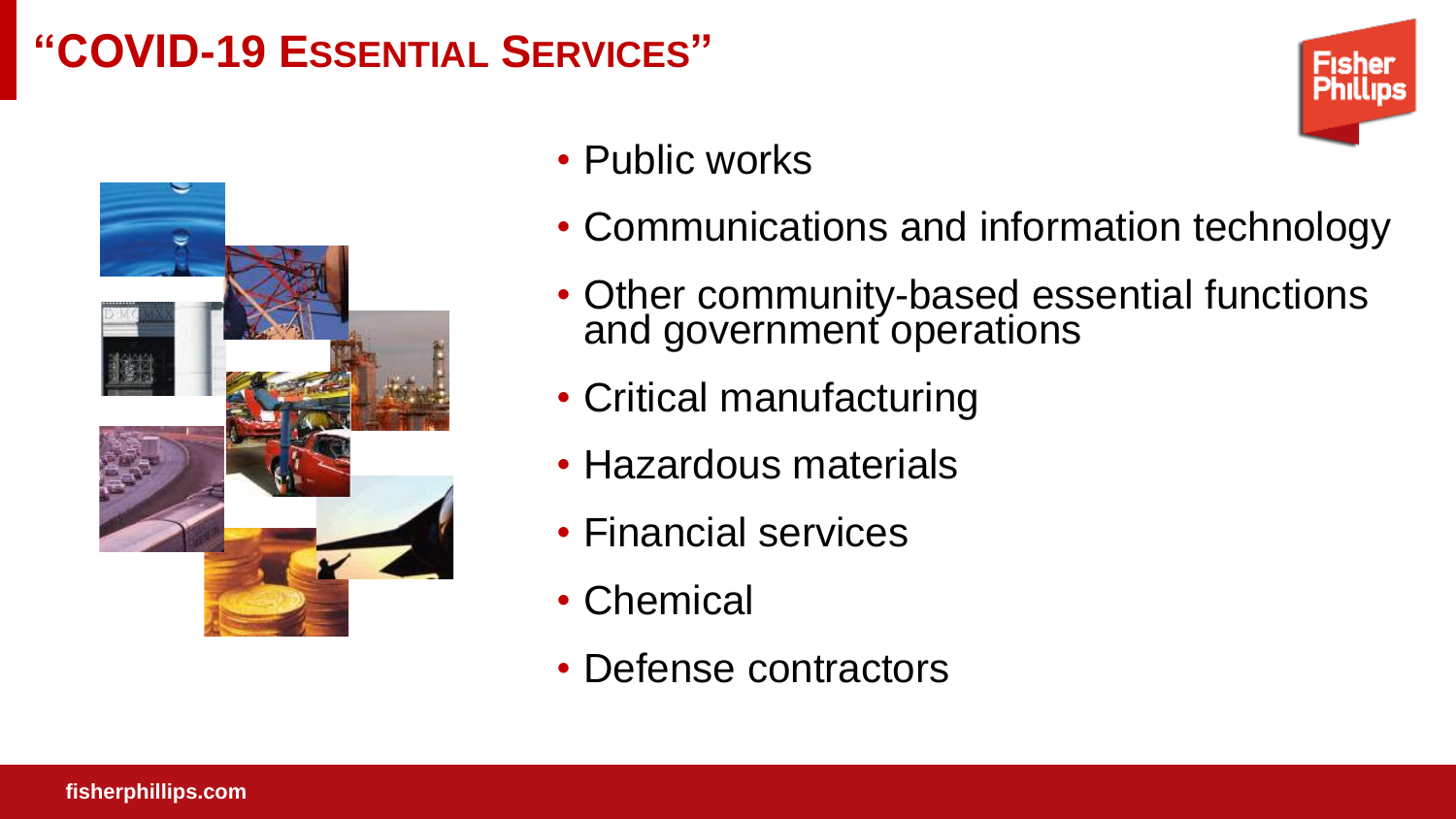### **Government Financial Support**

### **CARES Act offers financial support for nonprofits**

- ▪Charitable giving incentives
- **Economic Injury Disaster Loans (EIDL) and advances or grants**
- ▪Paycheck Protection Program (PPP)
- **Employee retention tax credits**
- ▪Unemployment benefits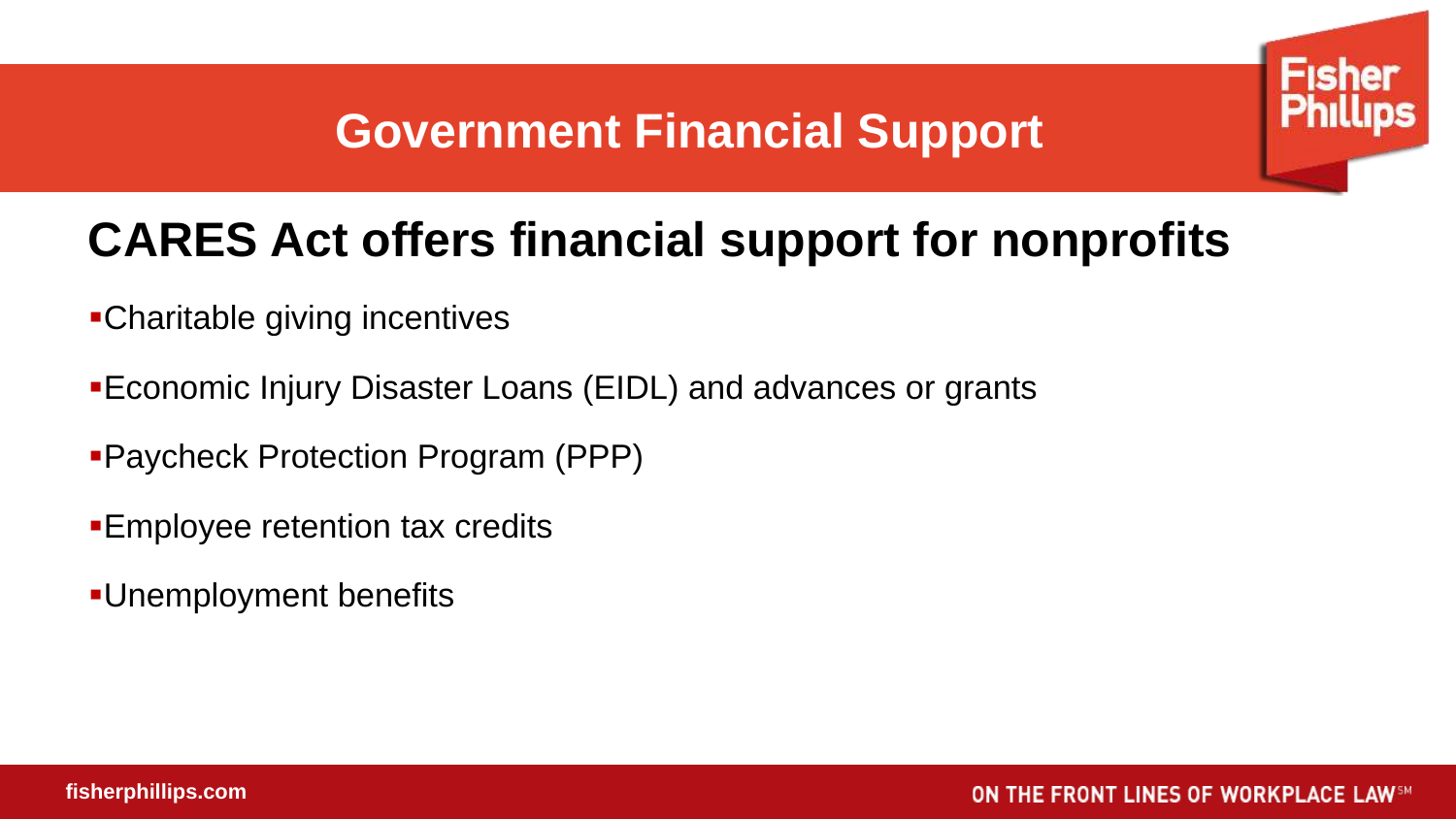### **Charitable Giving Incentives**

■ CARES Act lifts limitations on charitable contributions by individuals who itemize from 60% of adjusted gross income to 100%

■ CARES Act lifts the limitations on charitable contributions for corporations by increasing the limitation from 10% to 25% of taxable income.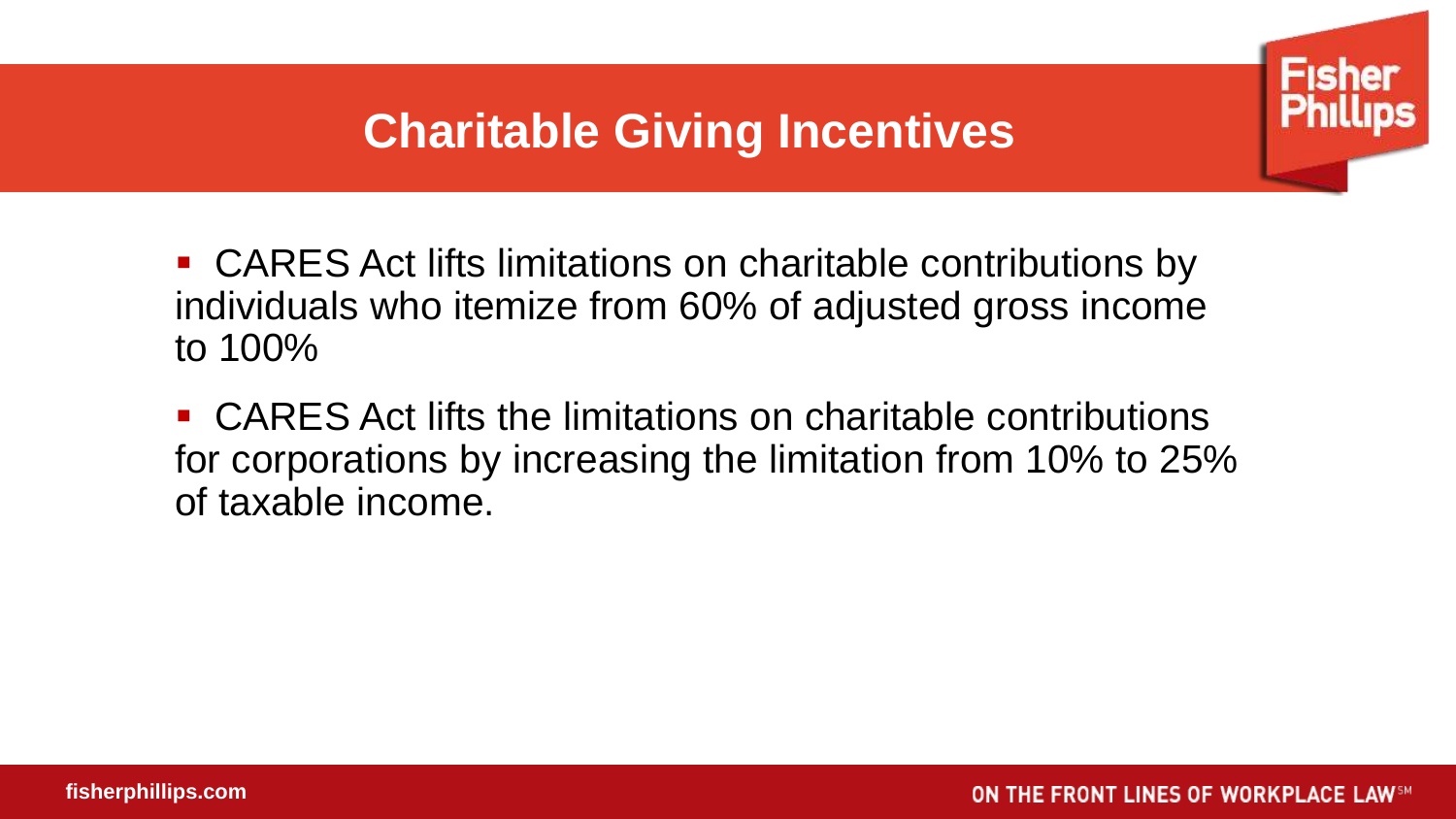### **Economic Injury Disaster Loans**



- Lower interest loans of up to \$2 million, with principal and interest deferment at the SBA's discretion
- Available to pay expenses that could have been met had the disaster not occurred, including payroll and operating expenses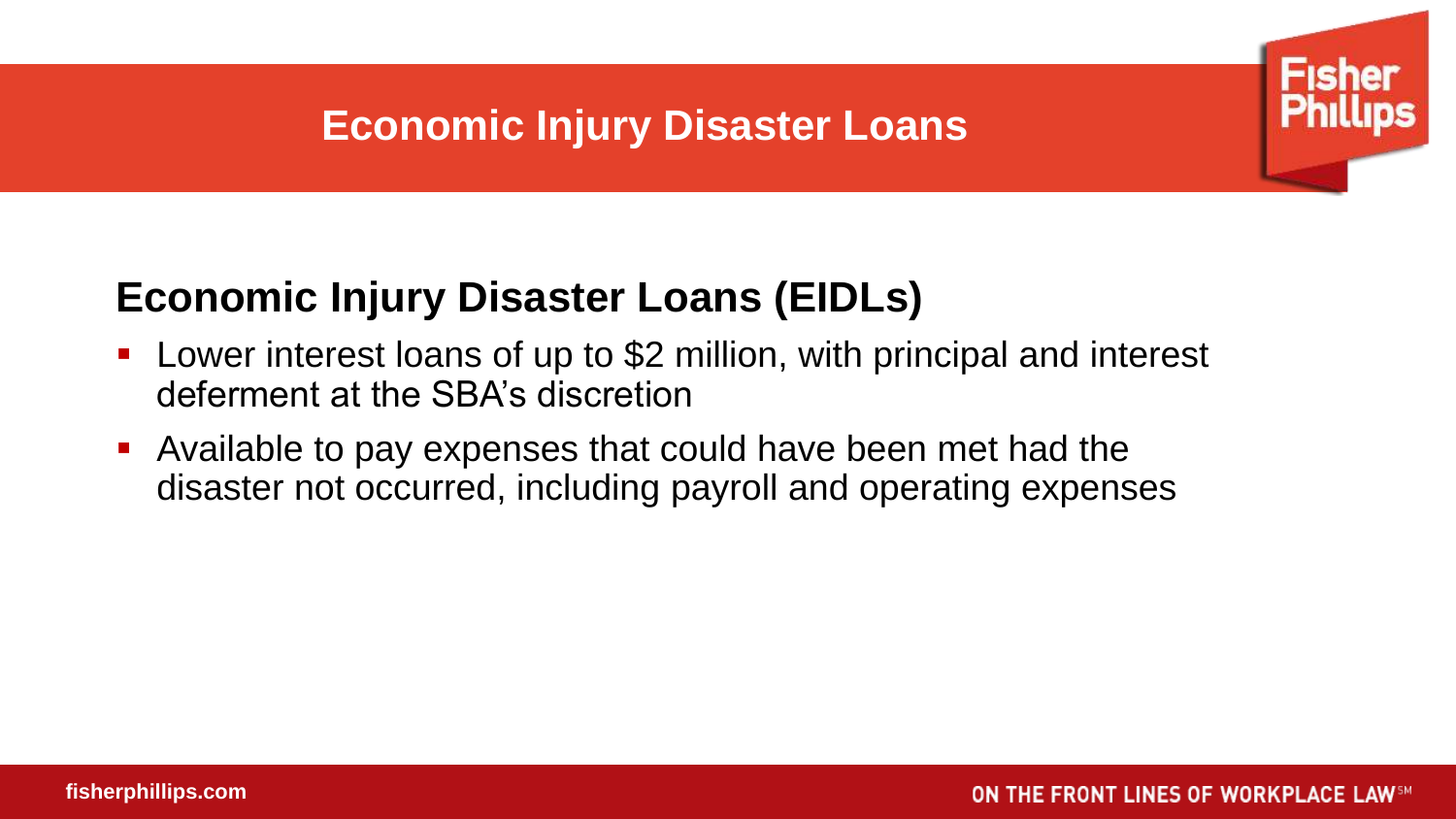### **Emergency Economic Injury Grants**



- Provide an emergency advance of up to \$10,000 to small businesses and private nonprofits harmed by COVID-19 within 3 days of applying for an EIDL
- To access the advance, first apply for a EIDL and request the advance
- Advance does not need to be repaid, even if the SBA ultimately denies the application for an EIDL
- May be used to keep employees on payroll, pay for sick leave, pay business obligations, including debts, rent and mortgage payments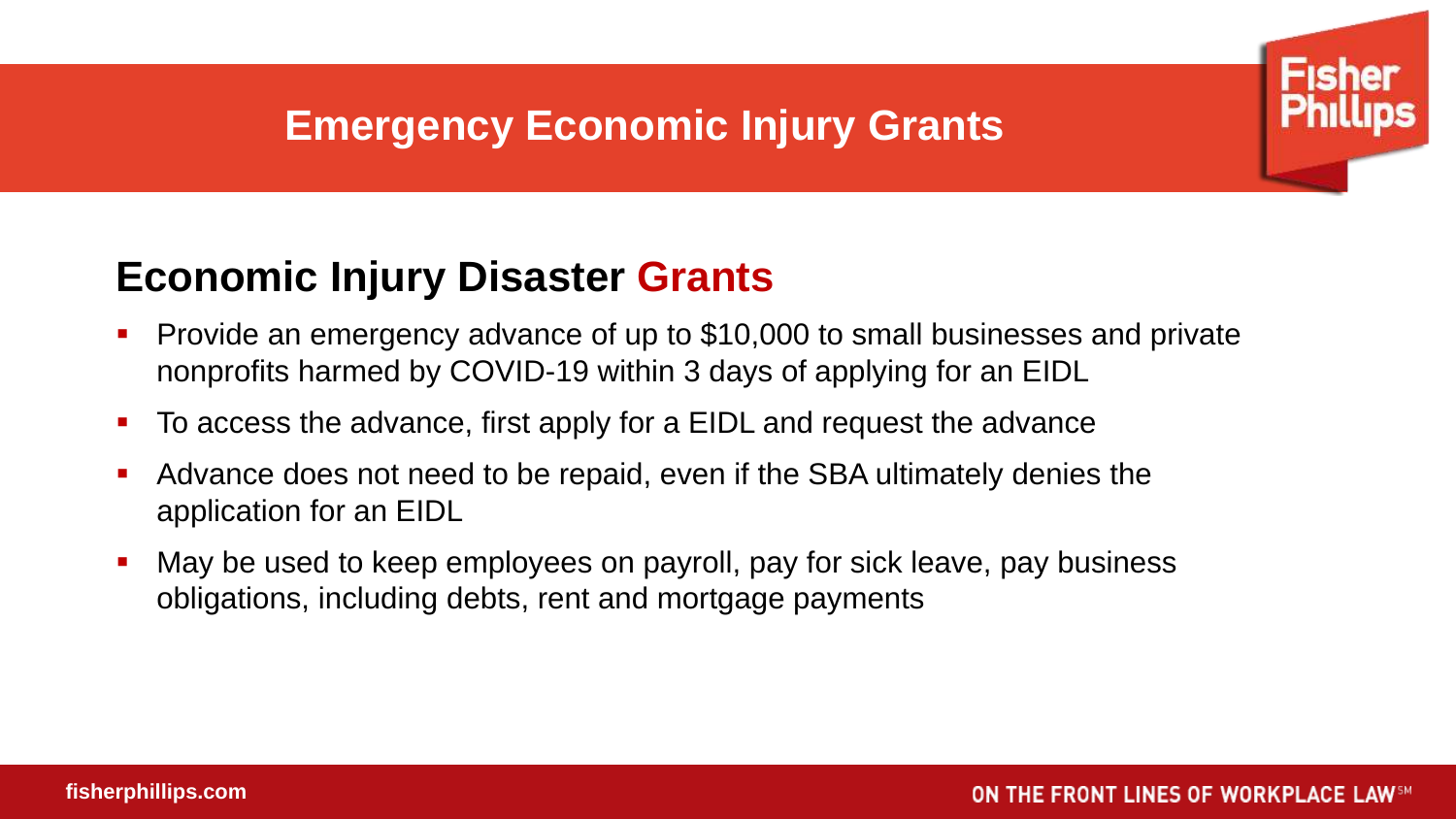Designed to make funds available to qualifying businesses through approved banks, credit unions and other lenders

- Available to nonprofits with 500 or fewer employees
- Can borrow 2.5 times monthly payroll expenses, up to \$10 million
- Funds can be used to cover
	- **Qualified payroll costs**
	- Rent and utilities
	- **.** Interest on mortgage and debt obligations

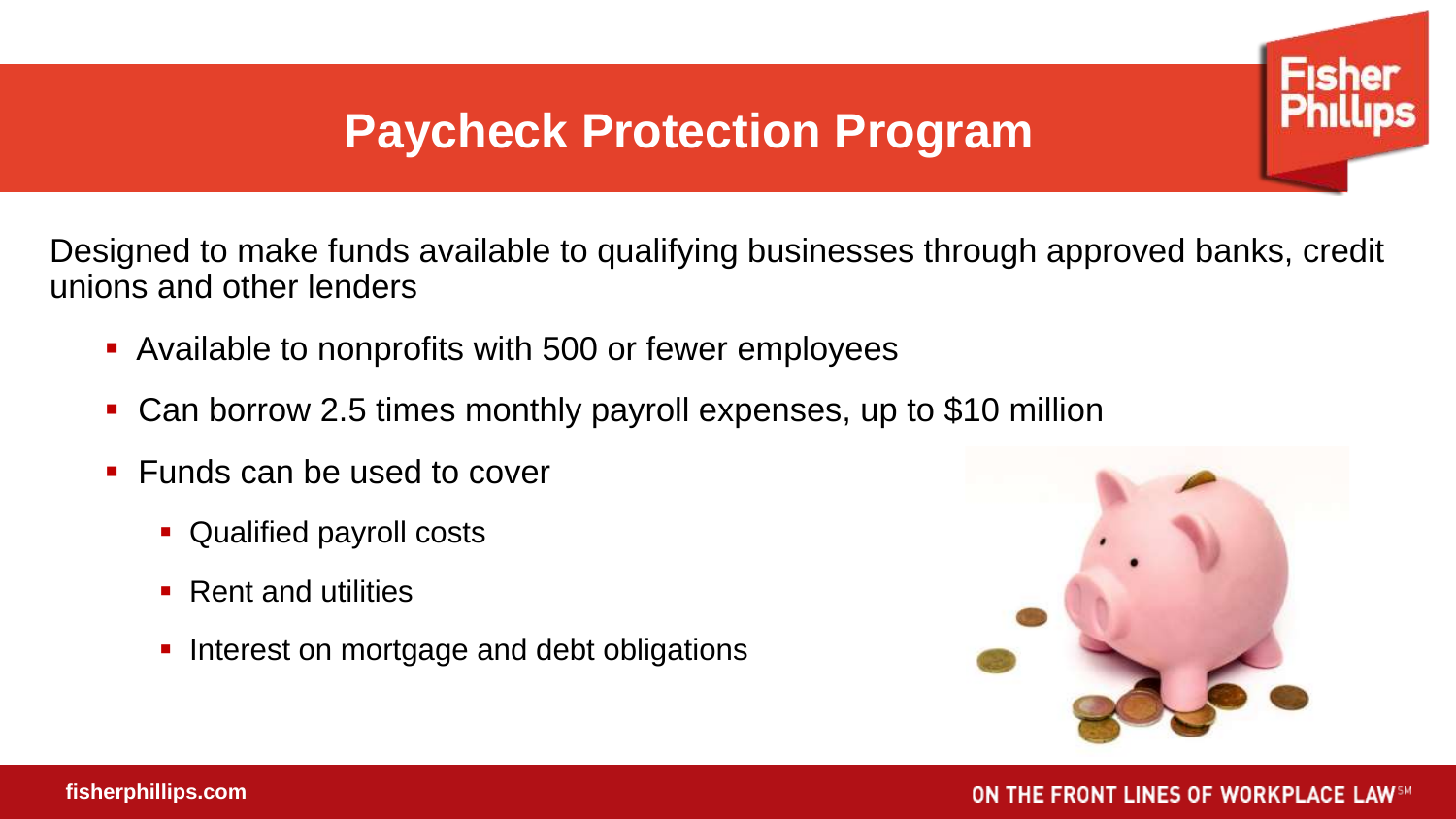### **Qualified payroll costs**

- Salaries
- Vacation pay
- **E** Severance payments
- Healthcare benefits
- Retirement benefits
- State and local employment taxes



**Fisher**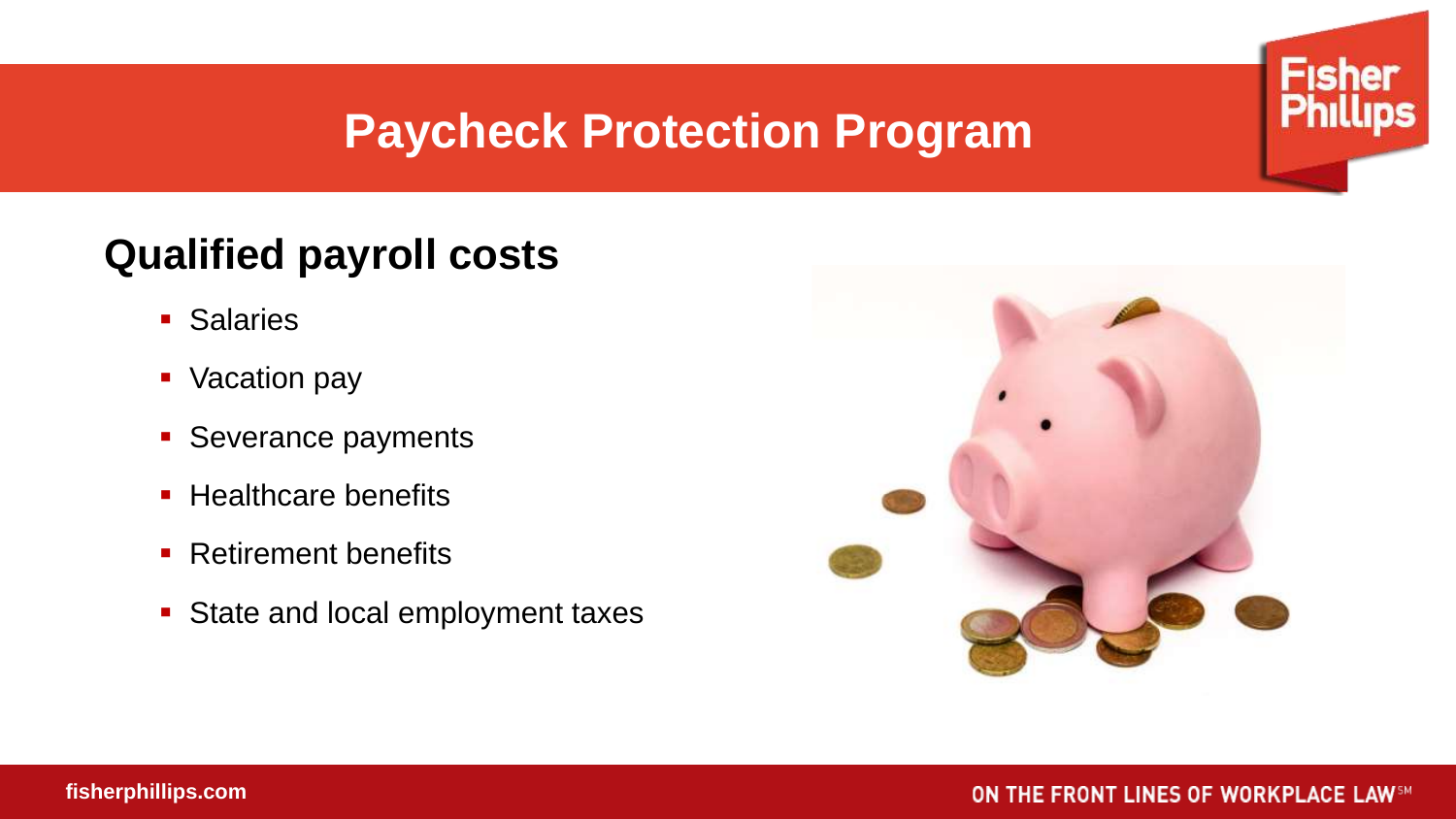### **Funds cannot be used for:**

- Compensation in excess of an annual salary of \$100,000 for individual employees
- Wages covered by the Families First Coronavirus Response Act

Nonprofits will need to certify that the loan is necessary due to current economic conditions and that the nonprofit is not receiving duplicate funds for the same expenses

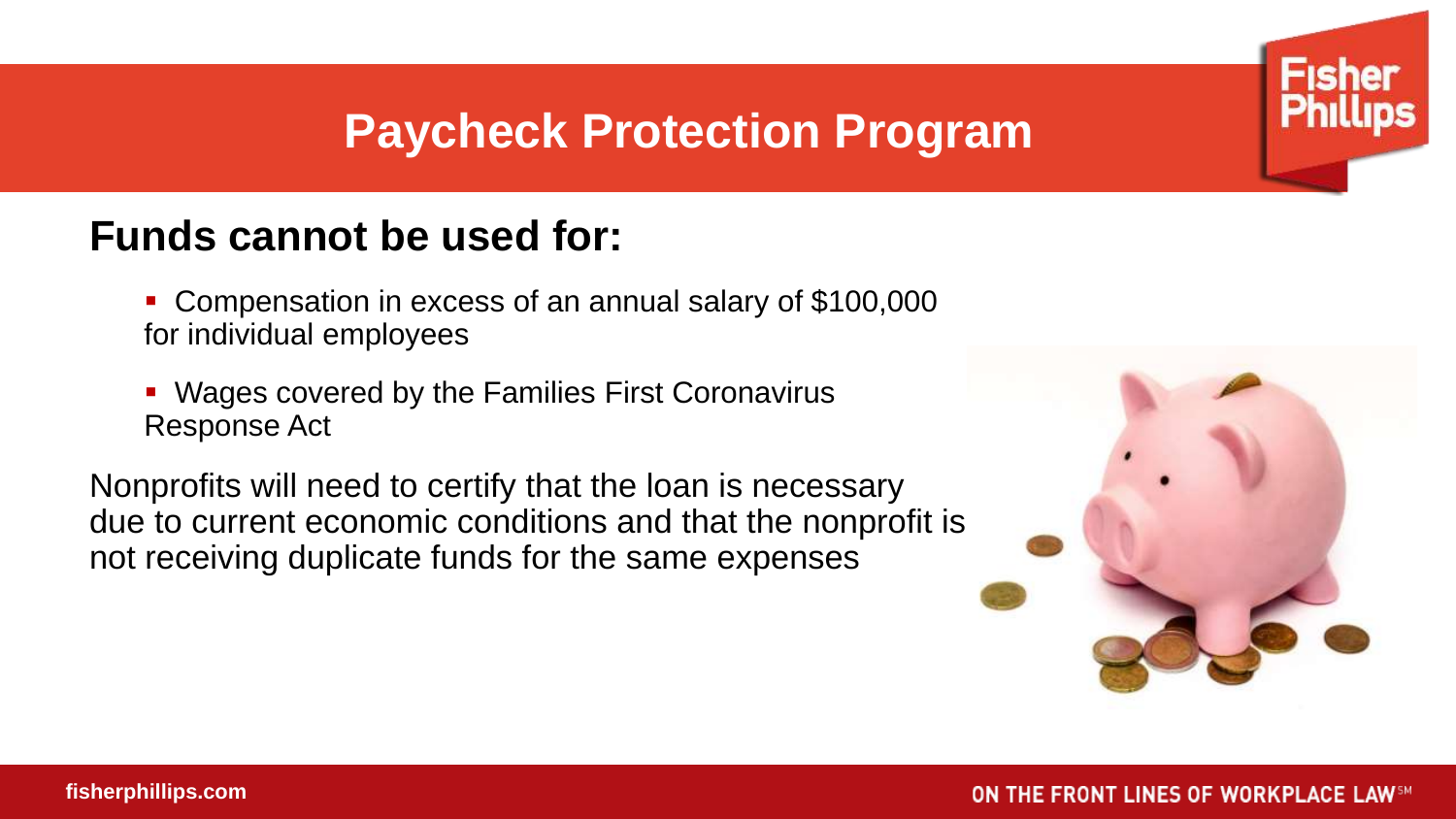### **Loan Repayment**

- Repayments of the loan will be eligible to be deferred for at least 6 months but not more than one year
- Interest rate is capped at 4%
- **Prepayment penalties are waived**

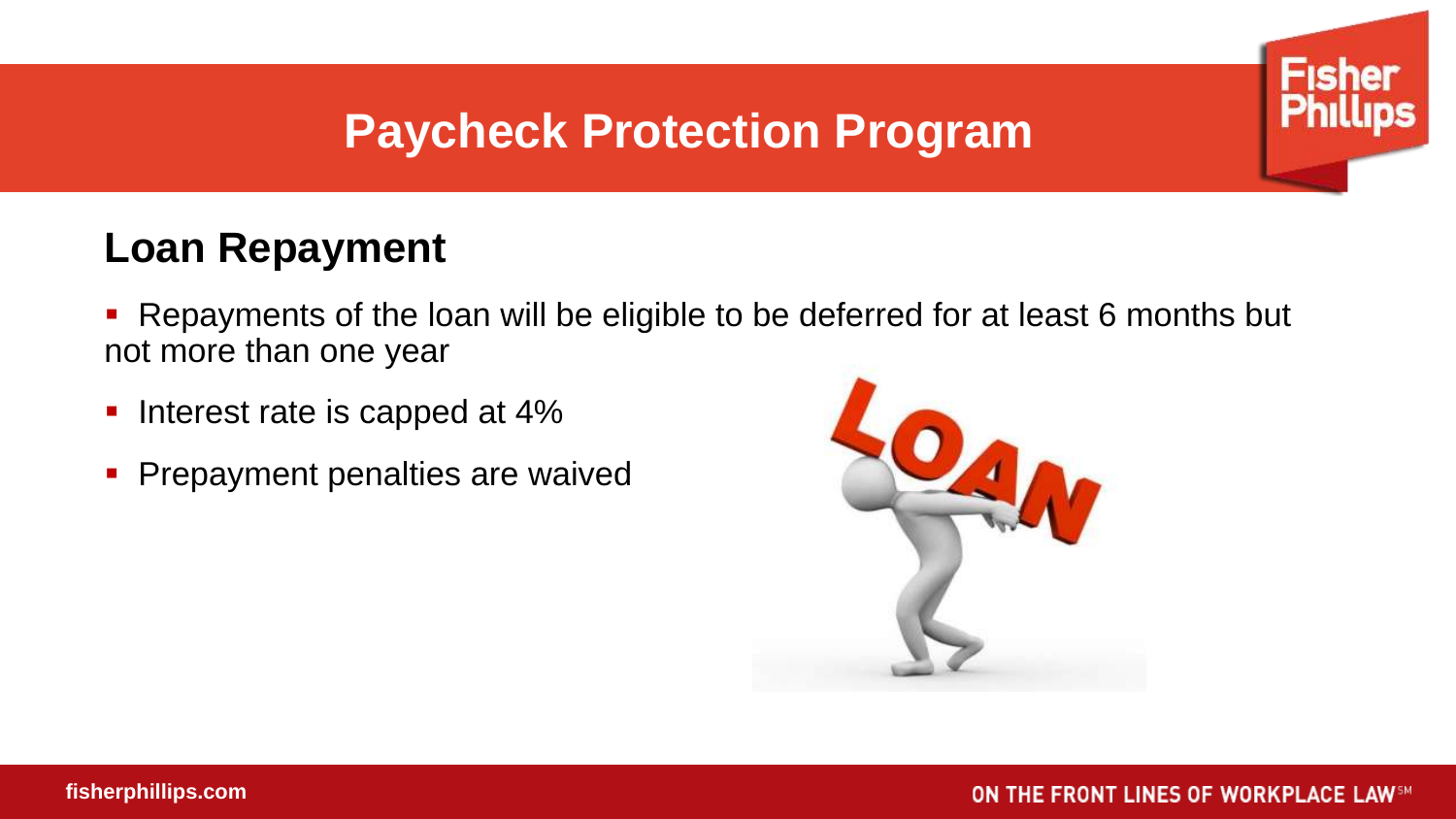

# **PPP Loan Forgiveness**

**fisherphillips.com**

ON THE FRONT LINES OF WORKPLACE LAWSM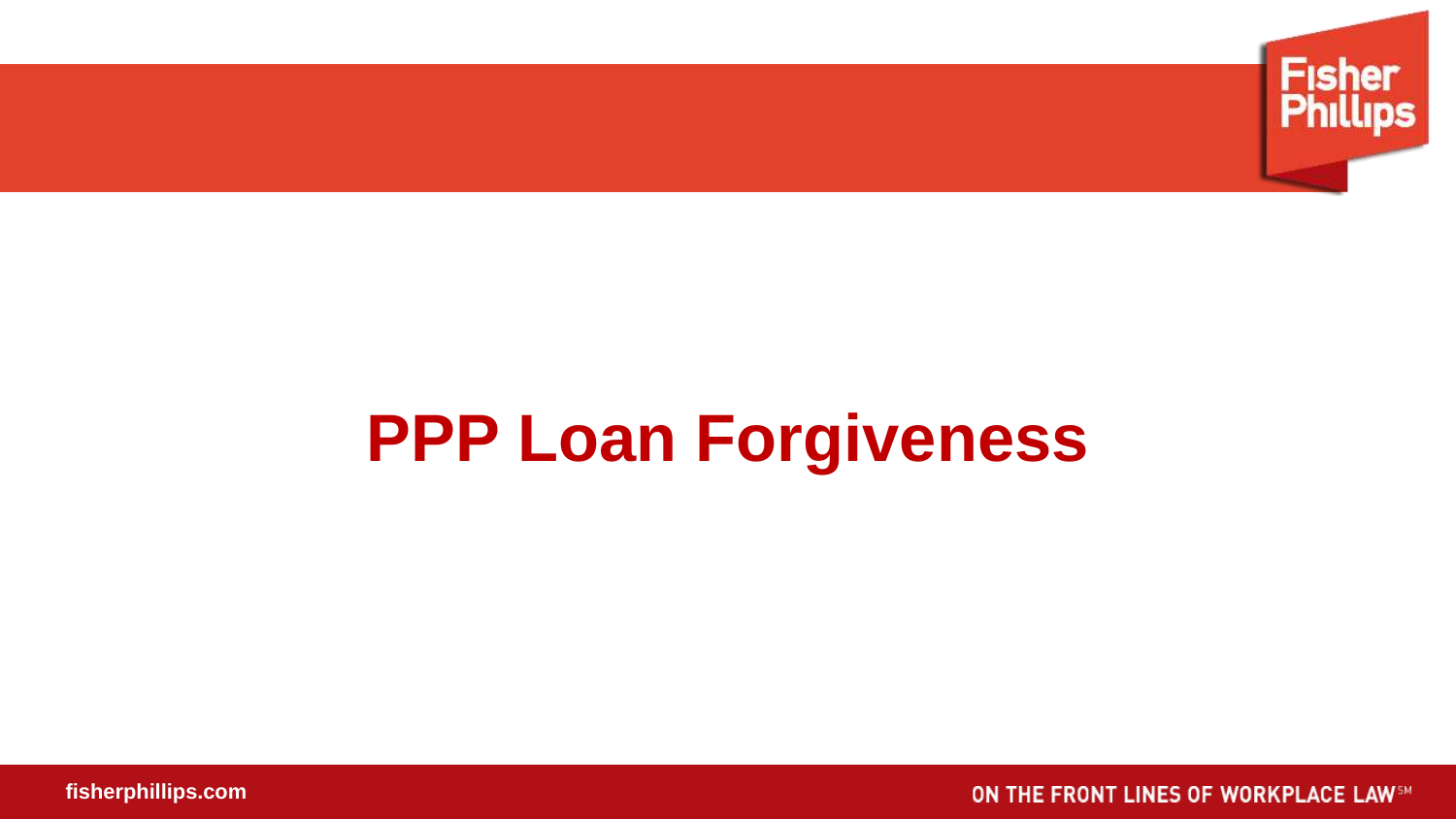### **Loan Forgiveness**

Borrower is eligible for forgiveness equal to the amount spent during the 8-week period following origination of the loan on payroll costs, interest on secured debt obligations, rent, and utilities.

- Forgiveness is reduced if borrower:
	- Reduces workforce during 8-week period (following loan origination) compared to prior year, or
	- Reduces the salary or wages paid to an employee by more than 25% during the most recent full quarter the employee was employed prior to the 8-week covered period
- Reduction is avoided and full loan forgiveness if the employer hires back all employees (or increases previously reduced wages) no later than June 20, 2020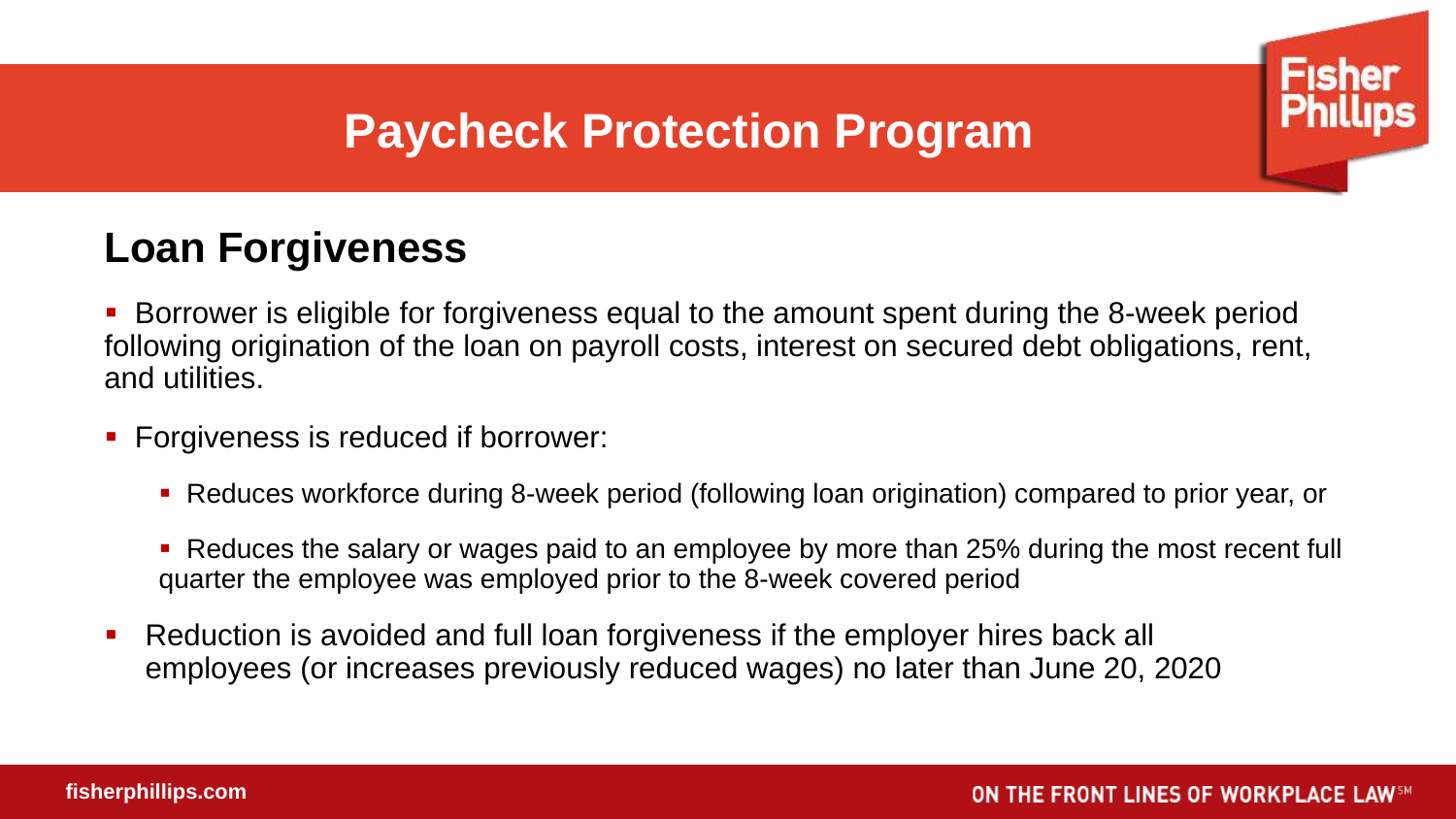|                             | <b>Paycheck Protection Program (PPP)</b>                                                       | <b>Economic Injury Disaster Loan (EIDL)</b>                                                                                |
|-----------------------------|------------------------------------------------------------------------------------------------|----------------------------------------------------------------------------------------------------------------------------|
| <b>Uses</b>                 | Payroll expenses<br><b>Employee salaries</b><br>Mortgage Interest<br><b>Rent and Utilities</b> | Payroll<br><b>Fixed debts</b><br>Accounts payable<br>Other expenses that can't be paid because of the<br>disaster's impact |
| <b>Amount</b>               | 2.5x business's average monthly payroll, up<br>to \$10 million                                 | Up to \$2 million                                                                                                          |
| <b>Annual Interest Rate</b> | Not to exceed 4%                                                                               | 2.75% for nonprofits                                                                                                       |
| <b>Forgiveness</b>          | Up to 100%                                                                                     | <b>No</b>                                                                                                                  |
| <b>Repayment</b>            | No repayment for first 6-12 months<br>10 year term                                             | No repayment for 12 months<br>Up to 30 year term                                                                           |
| <b>Available Now</b>        | No, maybe by Friday (4/3)                                                                      | Yes                                                                                                                        |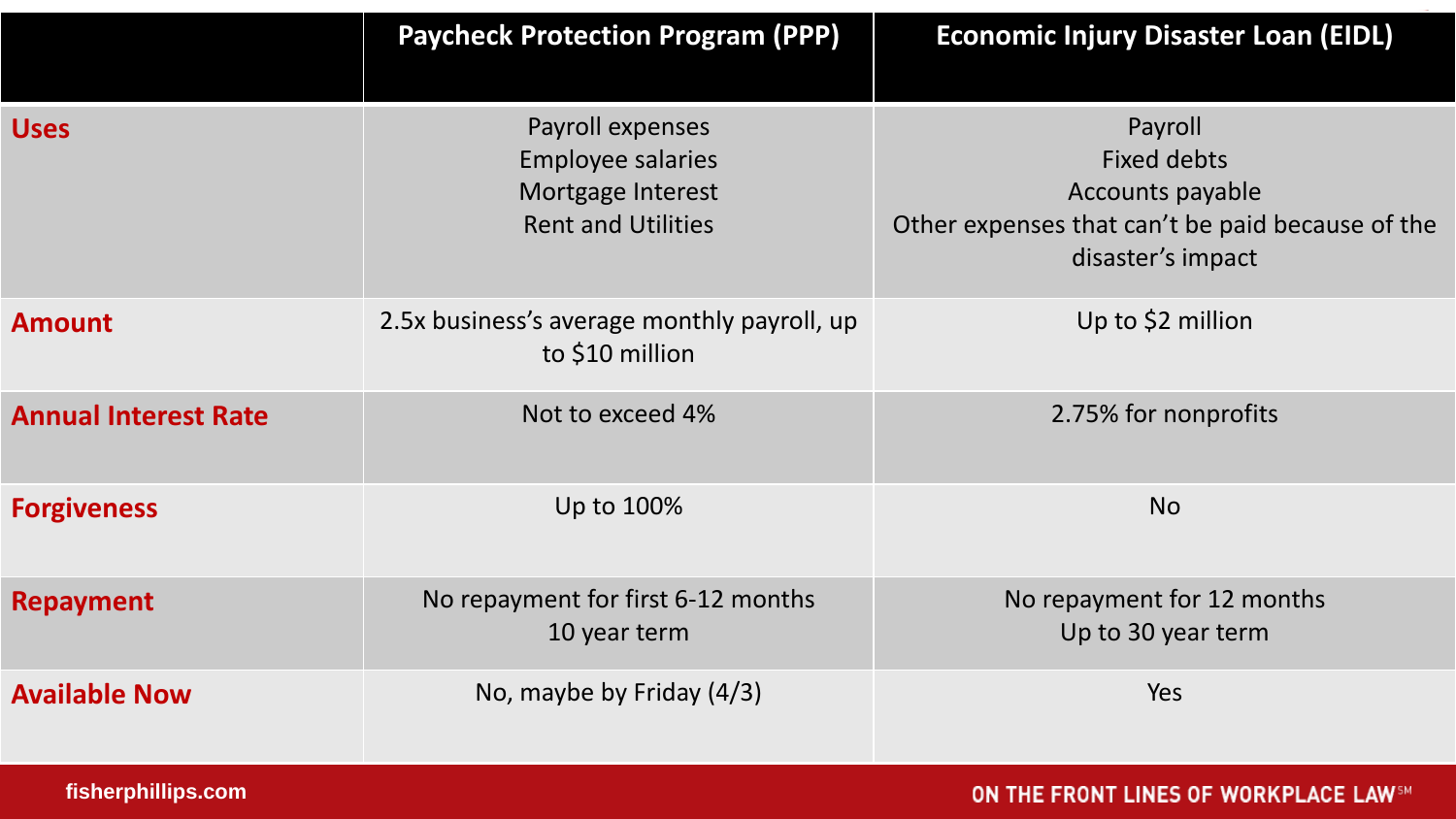### **Can I apply for an EIDL and a PPP loan?**

#### Yes.

- If you receive an EIDL and then are approved for a PPP loan, the outstanding amount of an EIDL made after January 31, 2020 and up to the date on which the PPP loans are made available may be refinanced into a PPP loan.
- Any EID grant received by a borrower who subsequently receives a PPP loan will be subtracted from the calculation of the loan forgiveness amount.

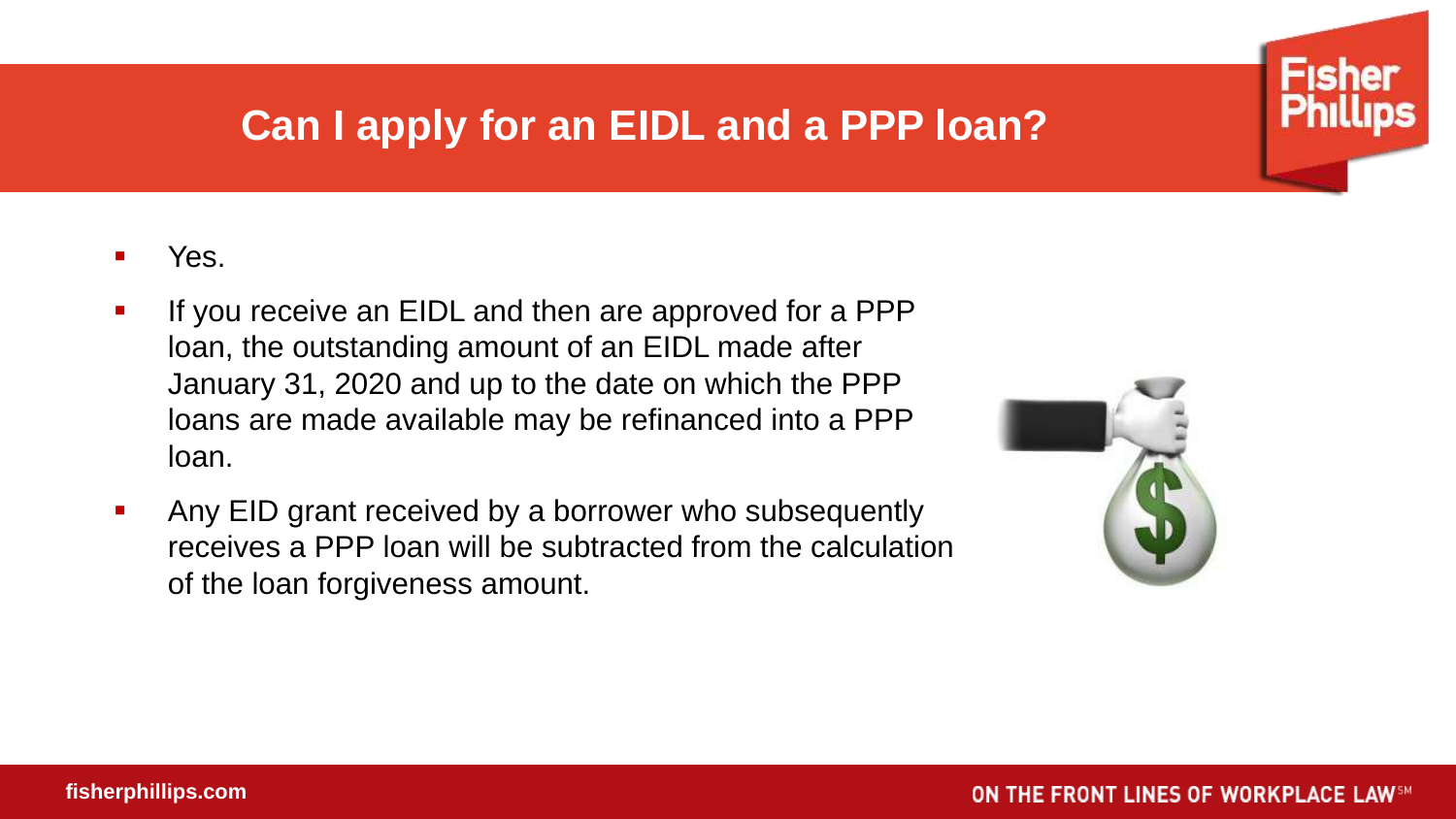### **Employee Retention Tax Credit**

- **•** If you participate in the Paycheck Protection Program, you are not eligible for this assistance
- CARE Act provides for refundable payroll tax credit up to \$5,000 per employee where operations were fully or partially suspended due to a COVID-19 shutdown order or whose gross receipts declined by more than 50% when compared to the same quarter the prior year
- Must consider the organization's whole operations when determining the decline in revenue
- Credit is available for wages paid or incurred from March 13, 2020 through December 31, 2020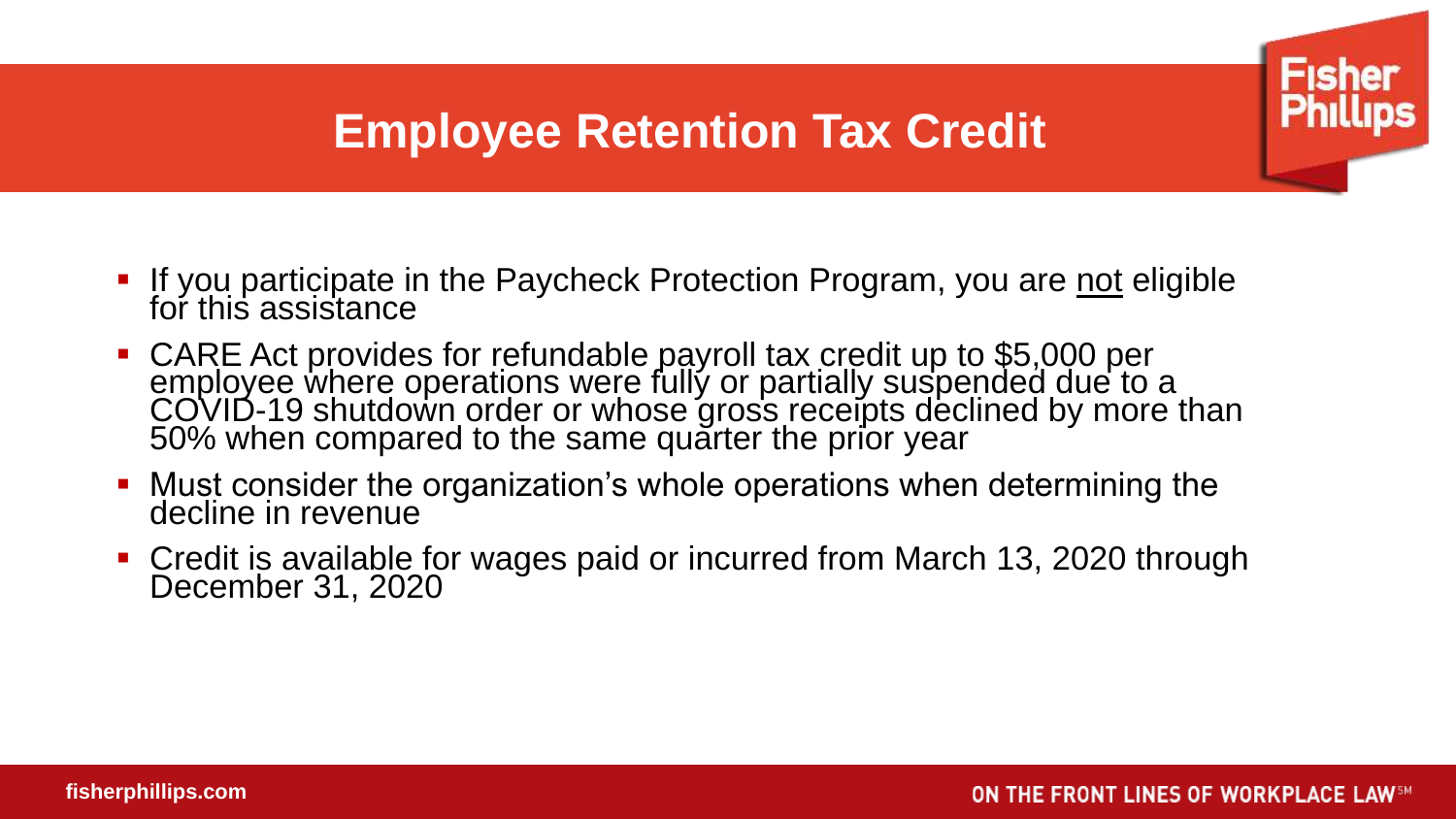### **Unemployment Reimbursements**

- 501(c)(3) organizations have the option of paying unemployment insurance tax or self-insuring
- **.** If a nonprofit self-insures, it is required to repay its state unemployment insurance trust fund for the amount of the unemployment benefits actually claimed by the nonprofit's laid off employees
- CARES Act reimburses these nonprofits for half of their costs of unemployment benefits provided to laid-off employees through the end of 2020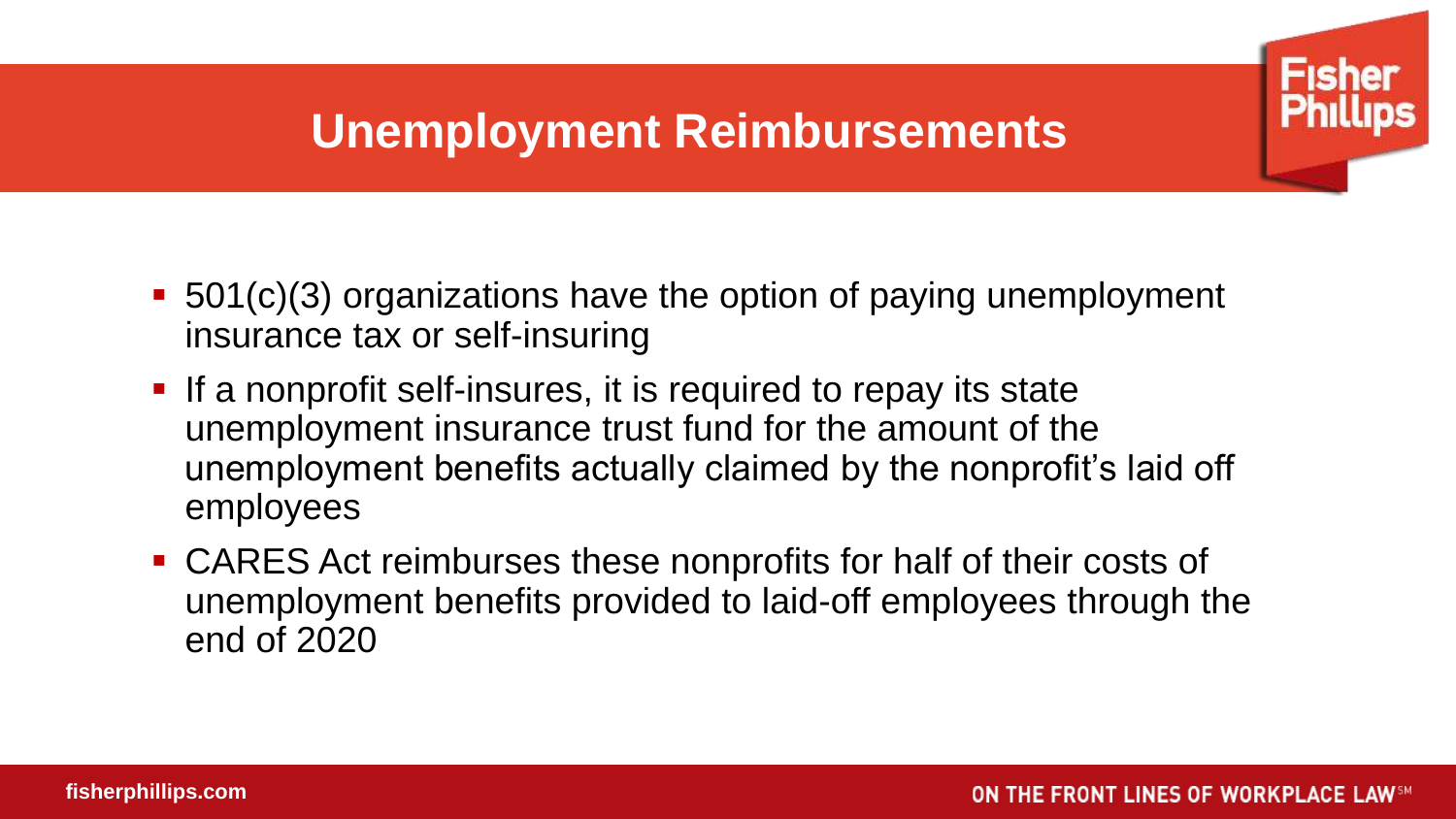

### **FAMILIES FIRST CORONAVIRUS RESPONSE ACT**

Employer Obligations

**fisherphillips.com**

ON THE FRONT LINES OF WORKPLACE LAWSM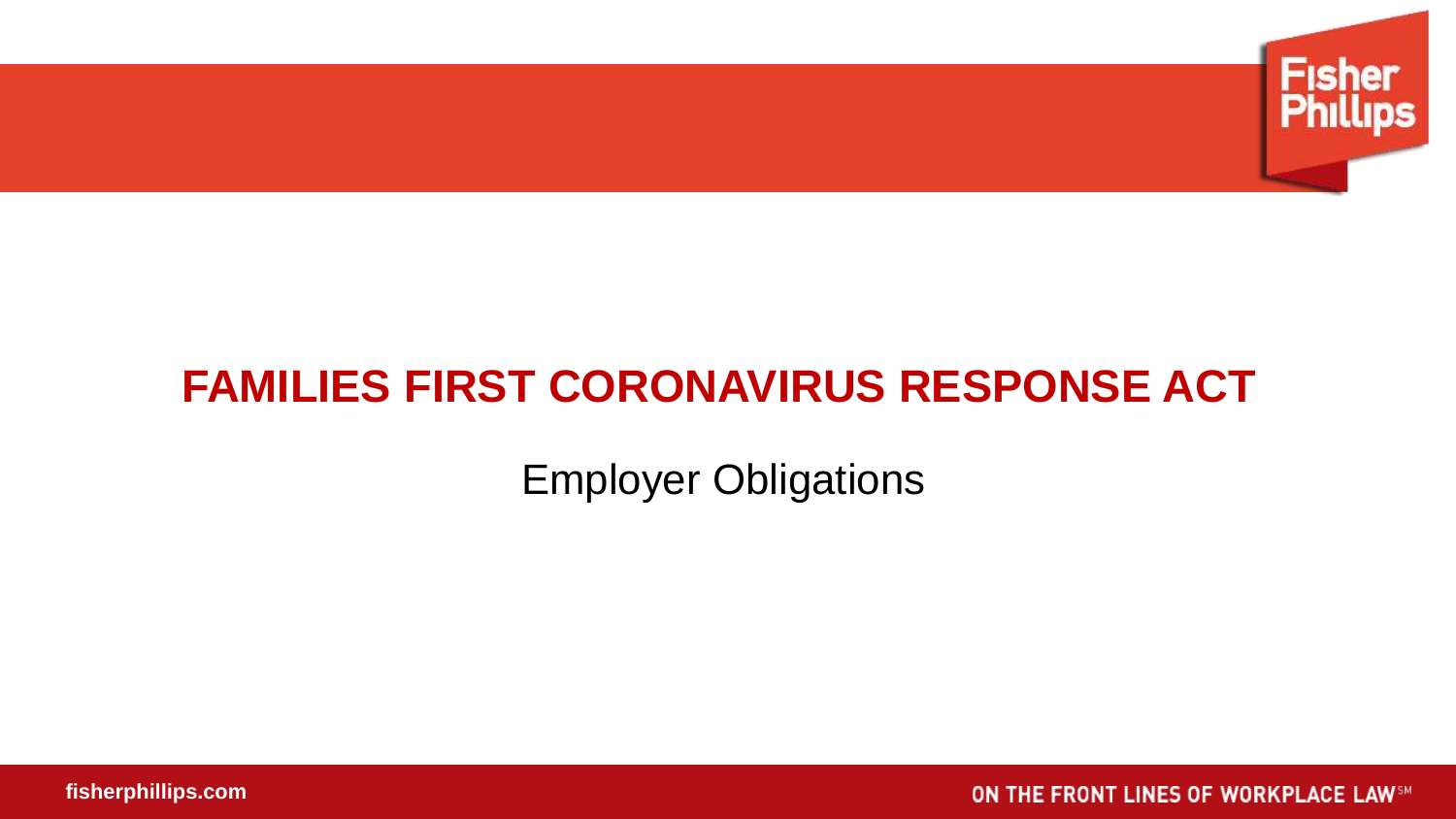### **FAMILIES FIRST CORONAVIRUS RESPONSE ACT OVERVIEW**

- President Trump signed 3/18/2020.
- Dept. of Labor (DOL) has started issuing guidance, some of which clarifies gray areas and other aspects of which are very different than what was first believed.
- Leave provisions go into effect 15 days after enactment (DOL says April 1 today)
- Leave provisions are temporary (Sunsets 12/31/2020)
- Paid and unpaid leave for Coronavirus-related reasons
	- Emergency Paid Sick Leave Act (EPSLA)
	- Emergency Family and Medical Leave Expansion Act (EFMLA)
- Reimbursement to employers as tax credits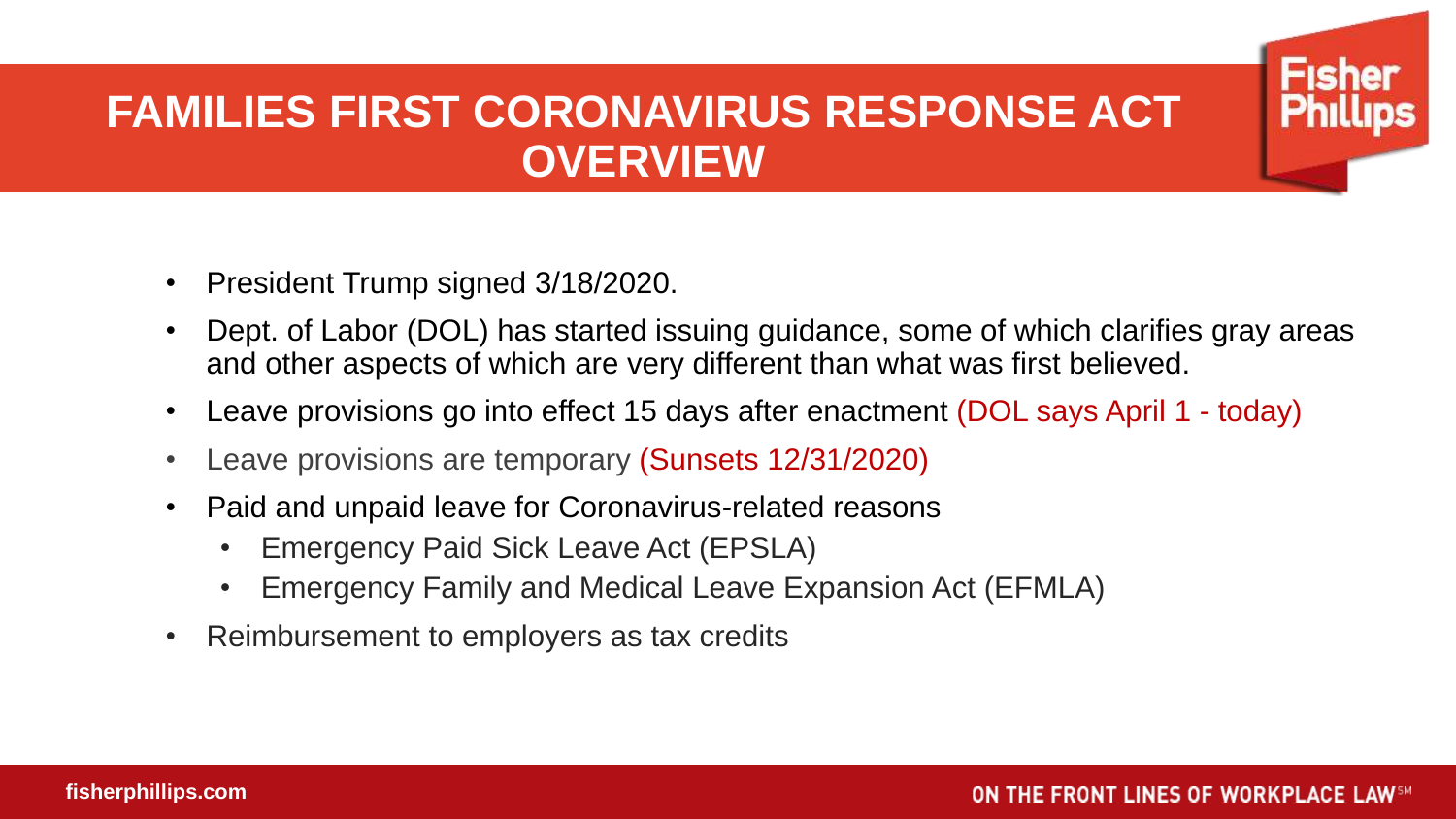

# **Paid Leave Obligations**

**fisherphillips.com**

ON THE FRONT LINES OF WORKPLACE LAWSM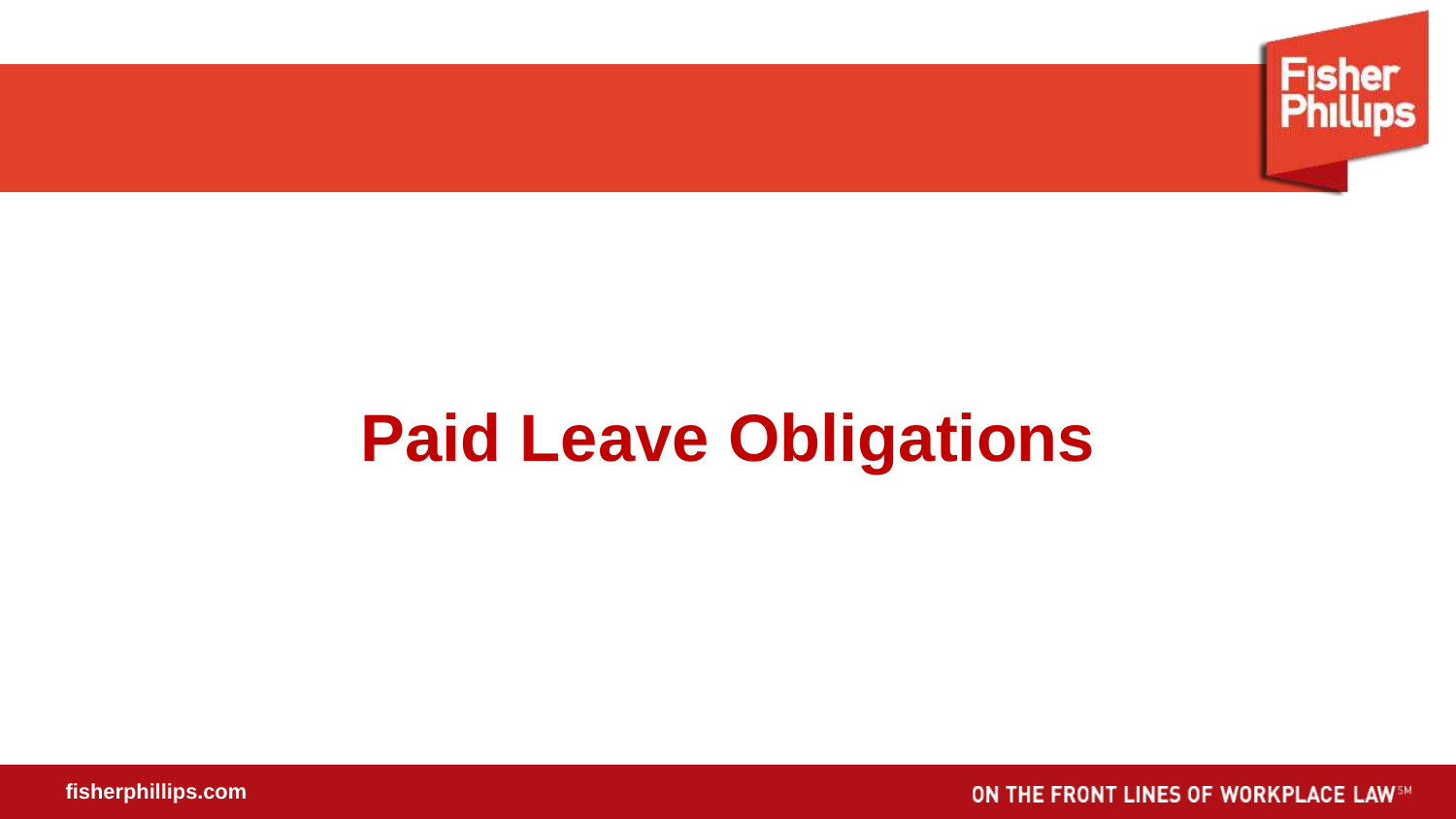#### **EMERGENCY PAID SICK LEAVE**

### **Qualifying Employers/Employees**

Employers with 1-499 employees, including nonprofit organizations

Any employee who works for employer is eligible

No minimum days/hours of employment

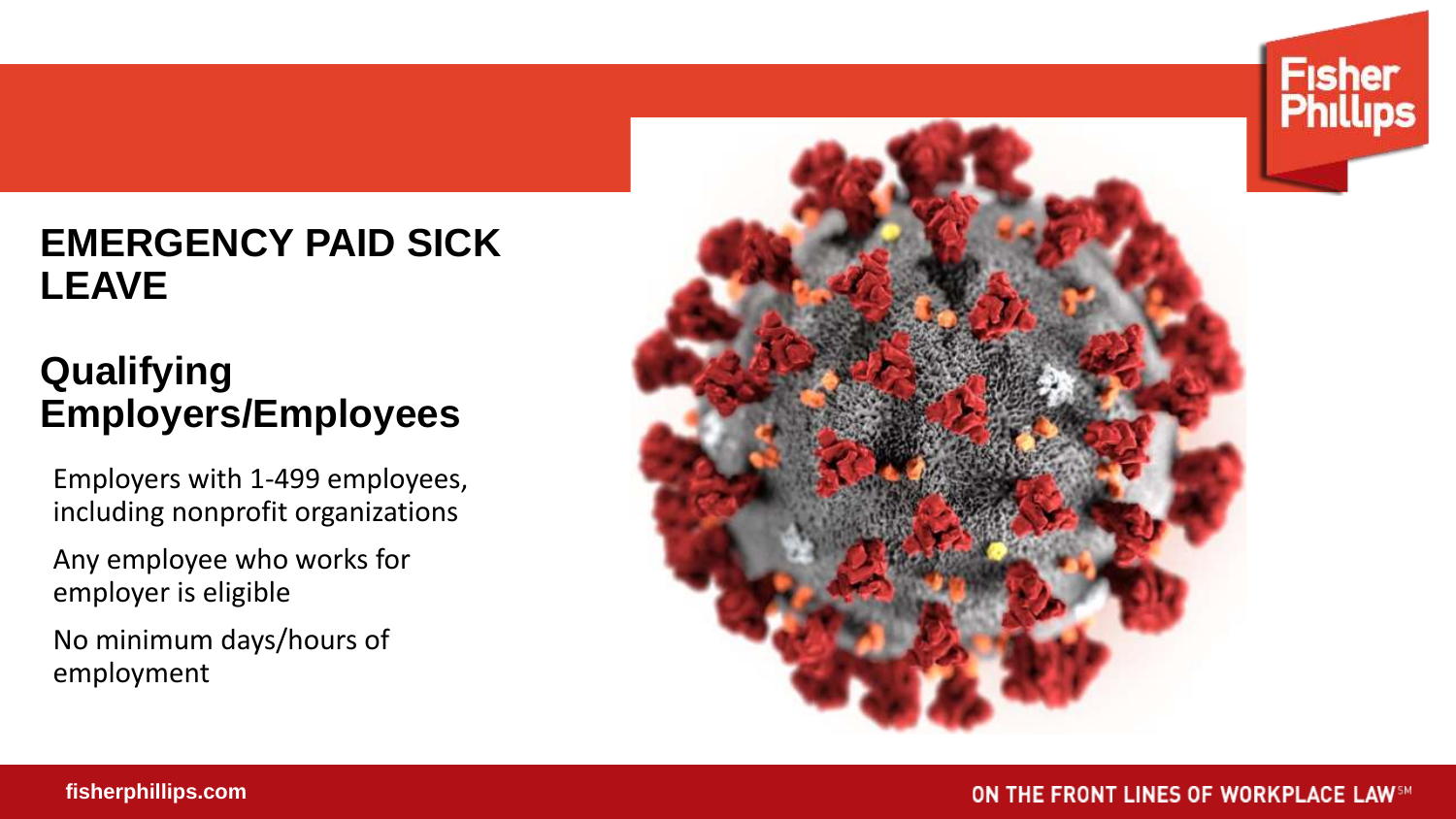### **EMERGENCY PAID SICK LEAVE Qualifying Reasons**

**Must provide paid sick time to the extent the employee is unable to work (or telework) due to a need for leave because:**

- (1) The employee is subject to a federal, state or local quarantine or isolation order related to COVID-19 BUT recent guidance suggests this does not apply if the employer is subject to shutdown order.
- (2) The employee has been advised by a health care provider to self-quarantine due to concerns related to COVID-19.
- (3) The employee is experiencing symptoms of COVID-19 and seeking a medical diagnosis.
- (4) The employee is caring for an individual who is subject to an order or self-quarantine as described above.
- (5) The employee is caring for a son or daughter if school or child care is closed/unavailable.
- (6) The employee is experiencing "any other substantially similar condition" specified by HHS (catch all).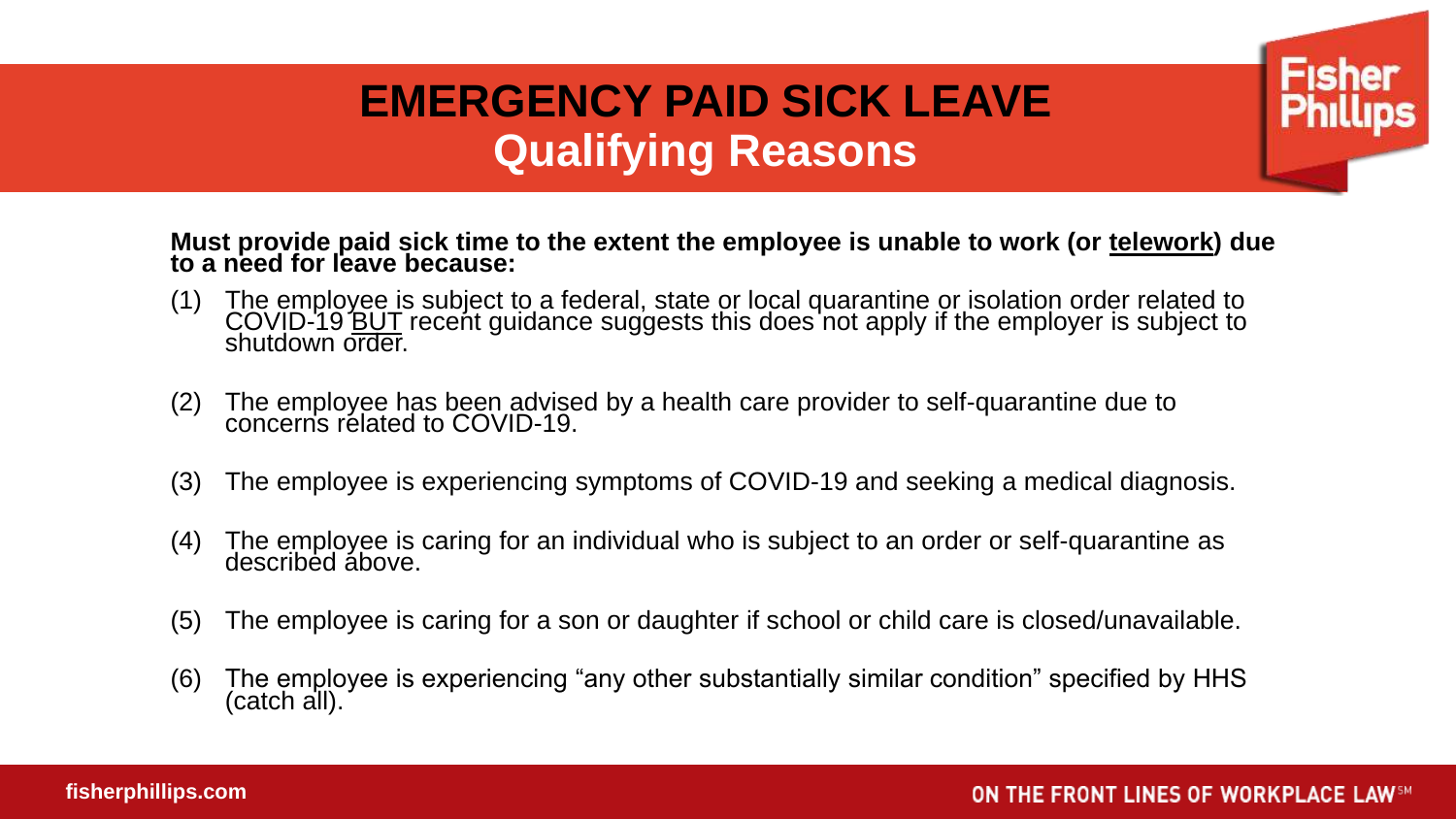### **EMERGENCY PAID SICK LEAVE Employee Wages**

#### **Employee is entitled to:**

- Full-time Employees 80 hours of paid sick leave
- Part-time Employees Pay is based on the employee's average number of work hours in a two-week period. Therefore, you calculate hours of leave based on the number of hours the employee is normally scheduled to work.

**At employee's regular rate of pay for qualifying reasons (1), (2) or (3)** (i.e. own use)

**At 2/3 the employee's regular rate for qualifying reasons (4), (5) or (6) (i.e. care for others)**

#### **Capped at the following levels:**

- \$511 per day and \$5,110 in the aggregate per person for qualifying reasons (1), (2) and (3).
- \$200 per day and \$2,000 in the aggregate per person for qualifying reasons (4), (5) and (6).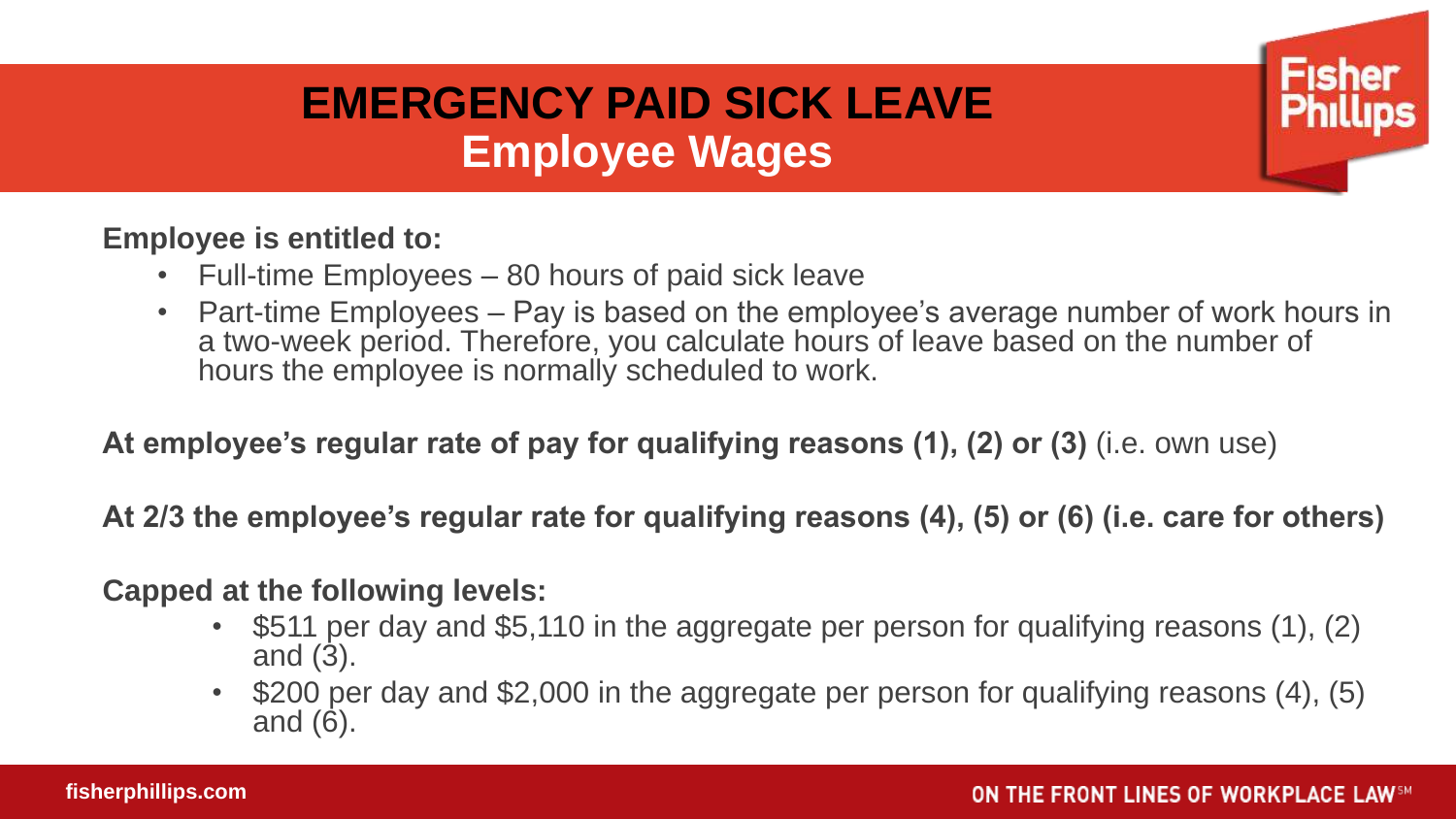### **EMERGENCY PAID SICK LEAVE CONT. Exemptions**

- **Exemption**
	- An employer of an employee who is a health care provider or an emergency responder may elect to exclude such employee from the application of this section.
- **Secretary of Labor has the authority for good cause to issue regulations:** 
	- To exclude certain health care providers and emergency responders from the definition of "eligible employee"
	- To exempt small businesses with fewer than 50 employees from leave to care for a son or daughter if school or child care is closed/unavailable when the imposition of such requirement would jeopardize the viability of the business as a going concern
	- "As necessary" (catch-all)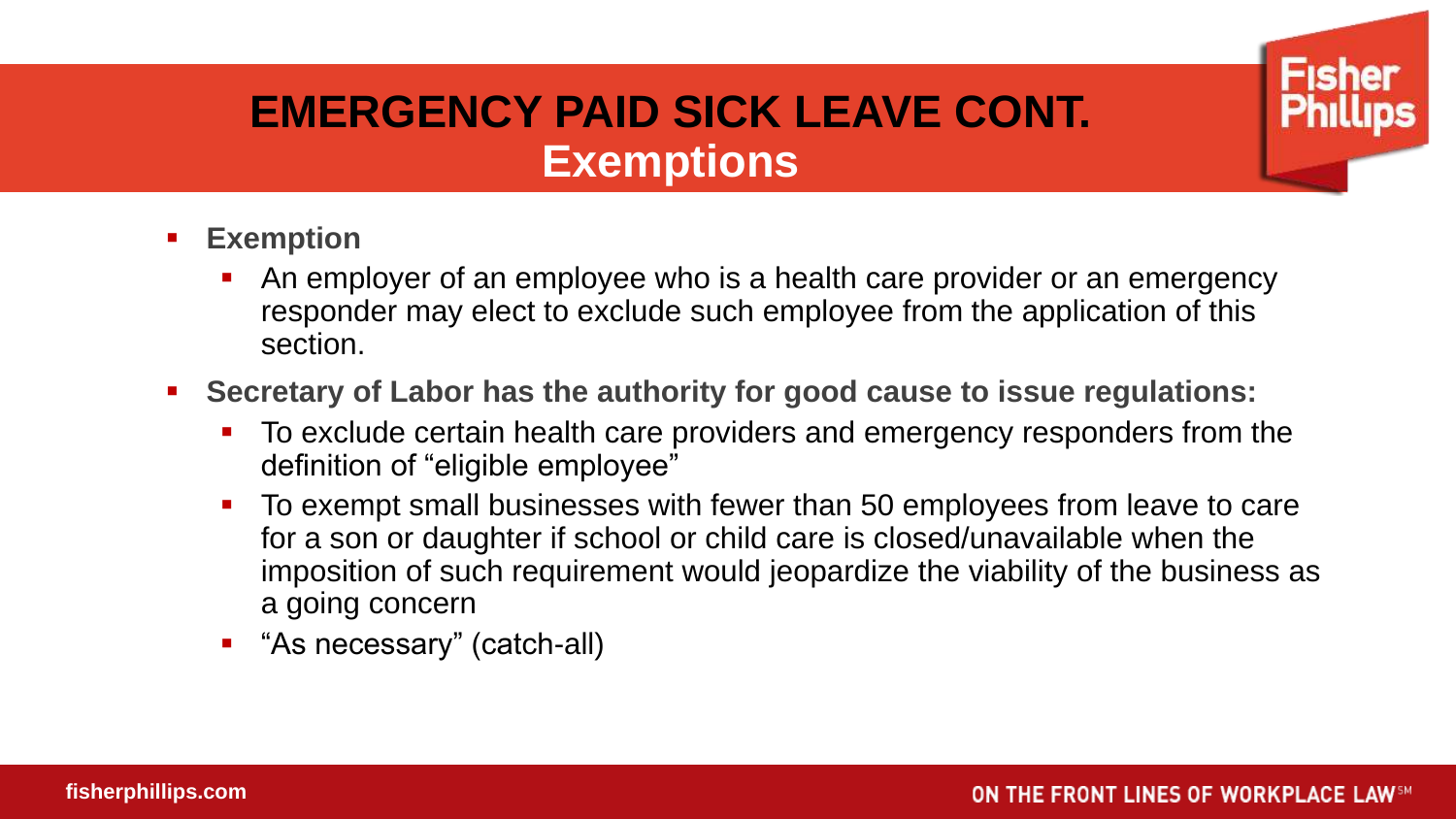# **EMERGENCY** PAID SICK LEAVE Additional General Rules

Sick leave does not carry over

Employer may not require employee to use other paid leave provided by the employer before using this paid sick leave





**Fisher<br>Phillips**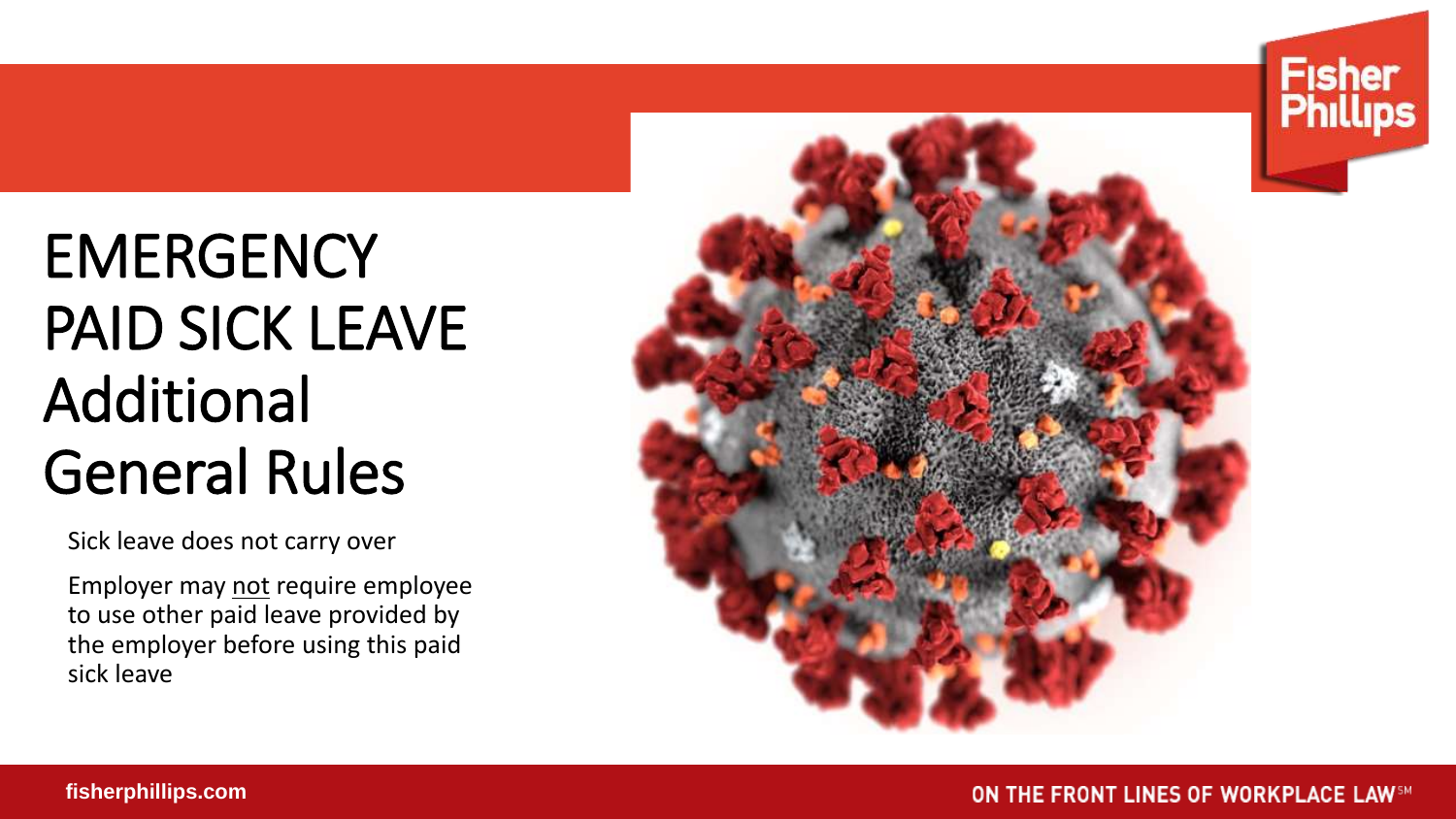### **EMERGENCY FAMILY AND MEDICAL LEAVE ACT Qualifying Employers/Employees**

- Employers with 1-499 employees, including nonprofit organizations
- Any employee who worked for employer for 30 days prior to leave and has a qualifying reason is eligible (no requirement of 12 months/1250 hours).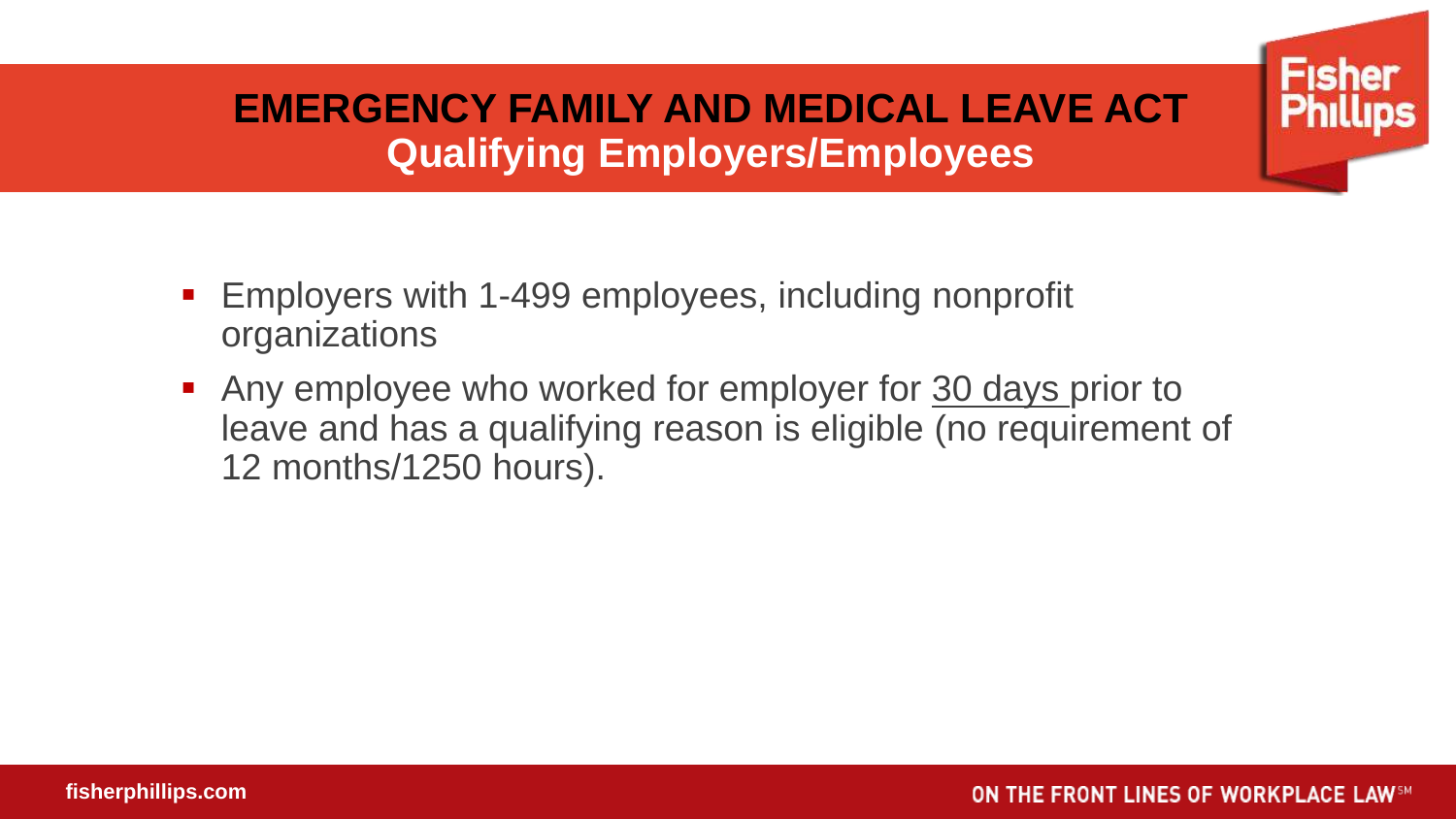### **EMERGENCY FAMILY AND MEDICAL LEAVE ACT Qualifying Reasons**

**12 weeks of job protected leave when:**

■ "The employee is unable to work **(or telework)** due to the need for leave to care for the son or daughter under 18 years of age of such employee if the school or place of care has been closed, or the child care provider of such son or daughter is unavailable, due to a public health emergency."

#### ▪ **"Public Health Emergency"**

■ An emergency with respect to COVID-19 declared by a Federal, State or local authority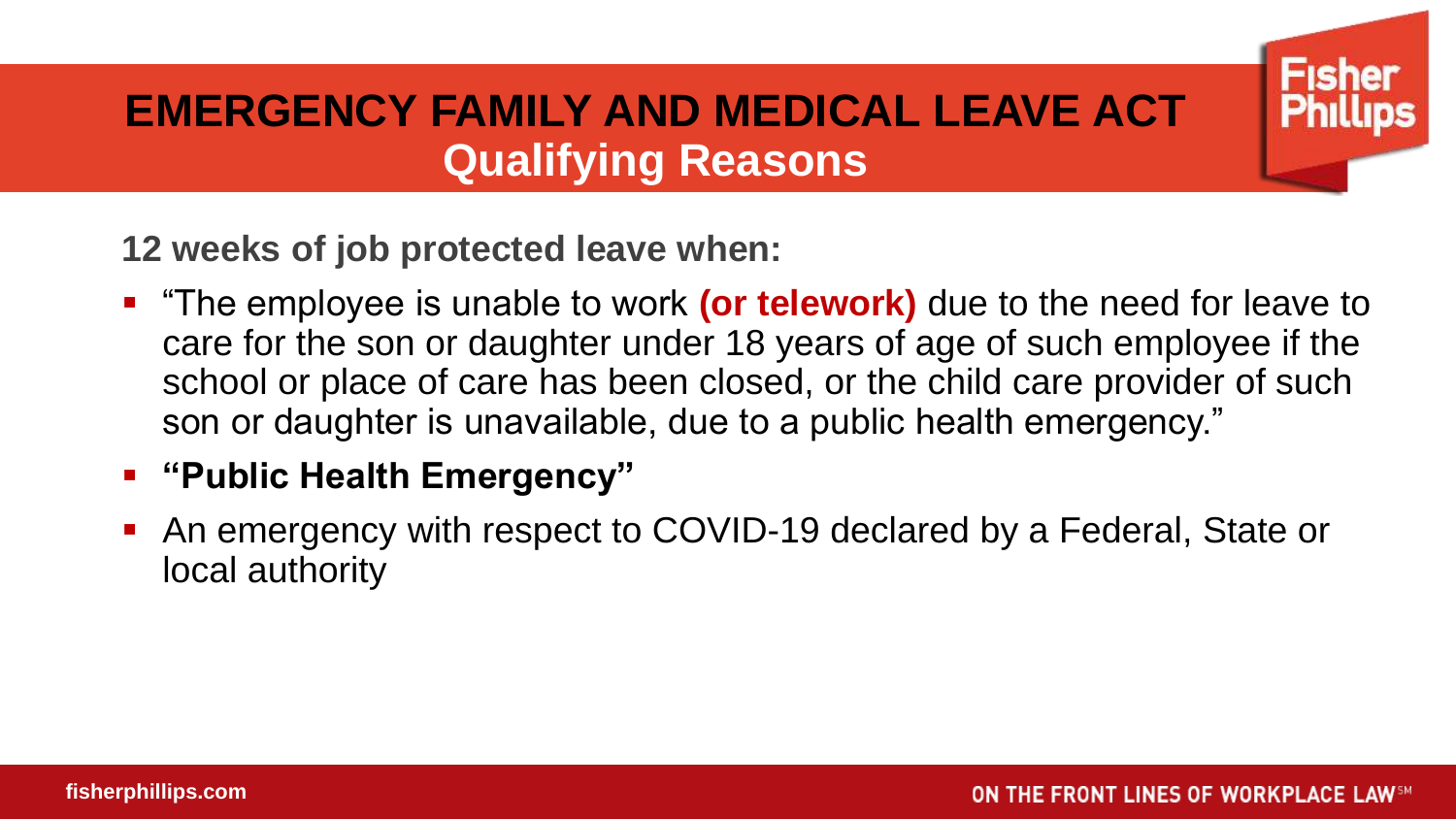#### **EMERGENCY FAMILY AND MEDICAL LEAVE ACT How Does It Work**

- **First 10 days of EFMLA may be unpaid**
	- An employee may elect to substitute accrued PTO, vacation, or sick leave to cover any portion of first 10 days.
		- Employer cannot require an employee to substitute such leave.
	- Eligible employees may take Emergency Paid Sick Leave (if applicable) for the first 10 days of EFMLA leave
- **After the first 10 days:**
	- Compensated at 2/3 of the regular rate.
	- Part-time employees/irregular schedule pay is calculated the same as Emergency Paid Sick Leave.
- **Pay is capped at \$200 per day and \$10,000 in aggregate per employee.**
- **EFMLA has generally the same exemptions as the Emergency Paid Sick Leave.**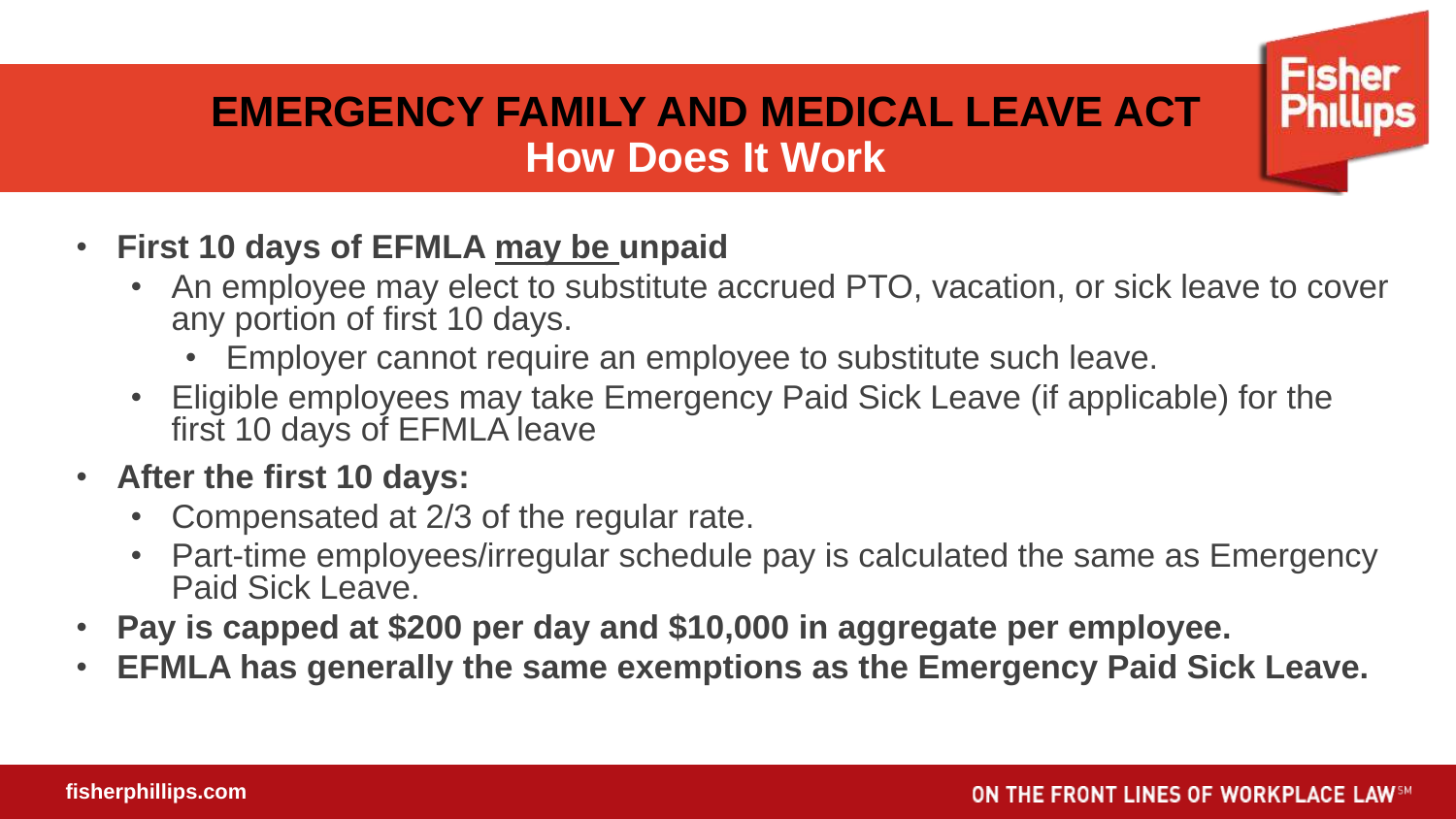### **EMERGENCY FAMILY AND MEDICAL LEAVE ACT Job Restoration/Reinstatement**

- If 25 or more employees, traditional restoration obligation employees must be restored to the same or "equivalent" job.
- **If fewer than 25 employees**, the traditional job reinstatement provisions of the FMLA may not apply.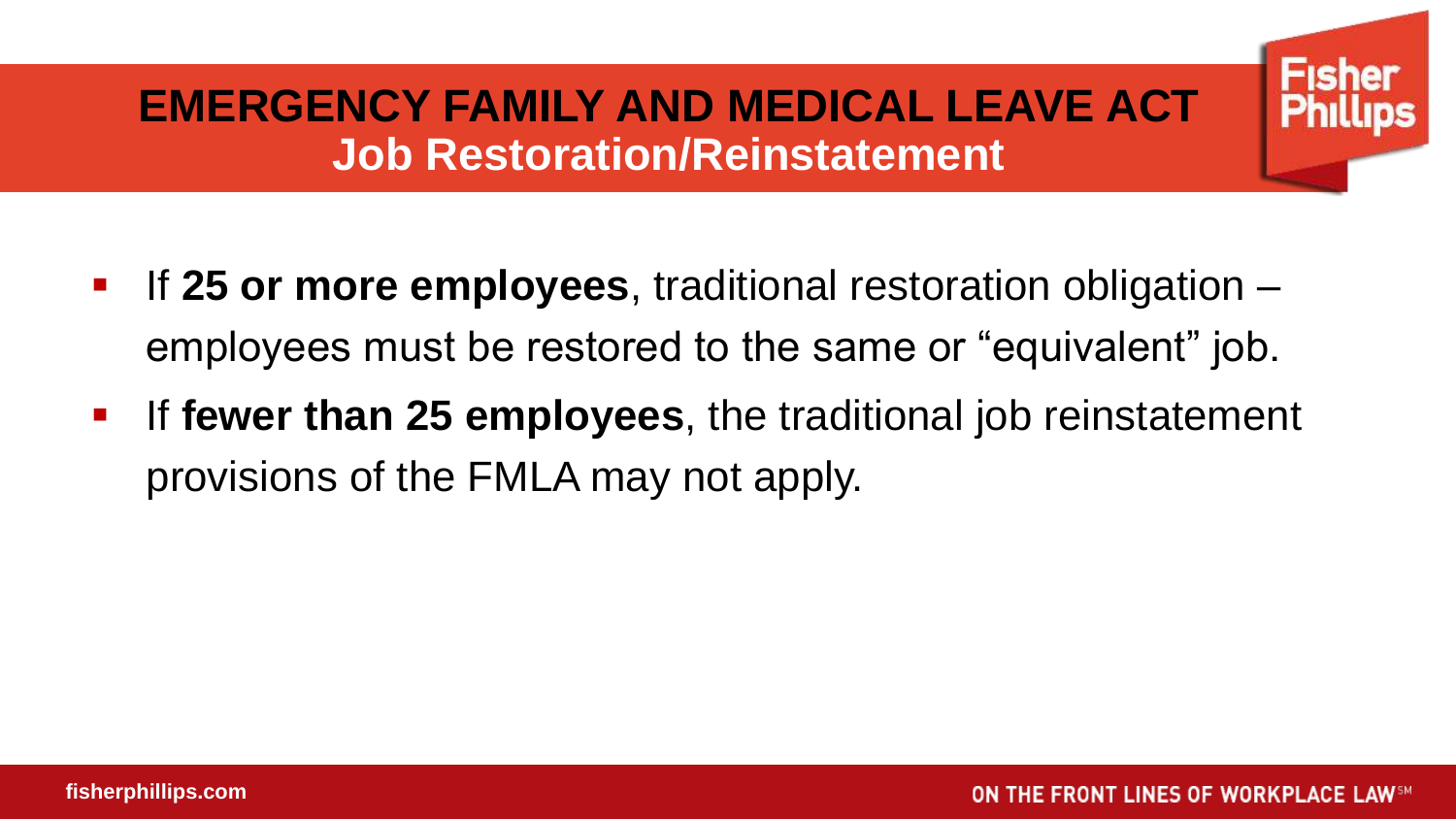### **EMERGENCY FAMILY AND MEDICAL LEAVE ACT Job Restoration/Reinstatement Continued**

If **fewer than 25 employees**, the traditional job reinstatement provisions of the FMLA do not apply **IF**:

- The employee takes E-FMLA
- **The position does not exist due to economic conditions or other changes in** operating conditions of the employer (i) that affect employment; and (ii) are caused by a public health emergency during the period of leave
- **The employer makes reasonable efforts to restore the employee to an equivalent** position, with equivalent pay, benefits, and other terms
- **EXT** If reasonable efforts to restore to an equivalent position fail, the employer makes reasonable efforts to contact the employee if an equivalent position becomes available during the 1 year period.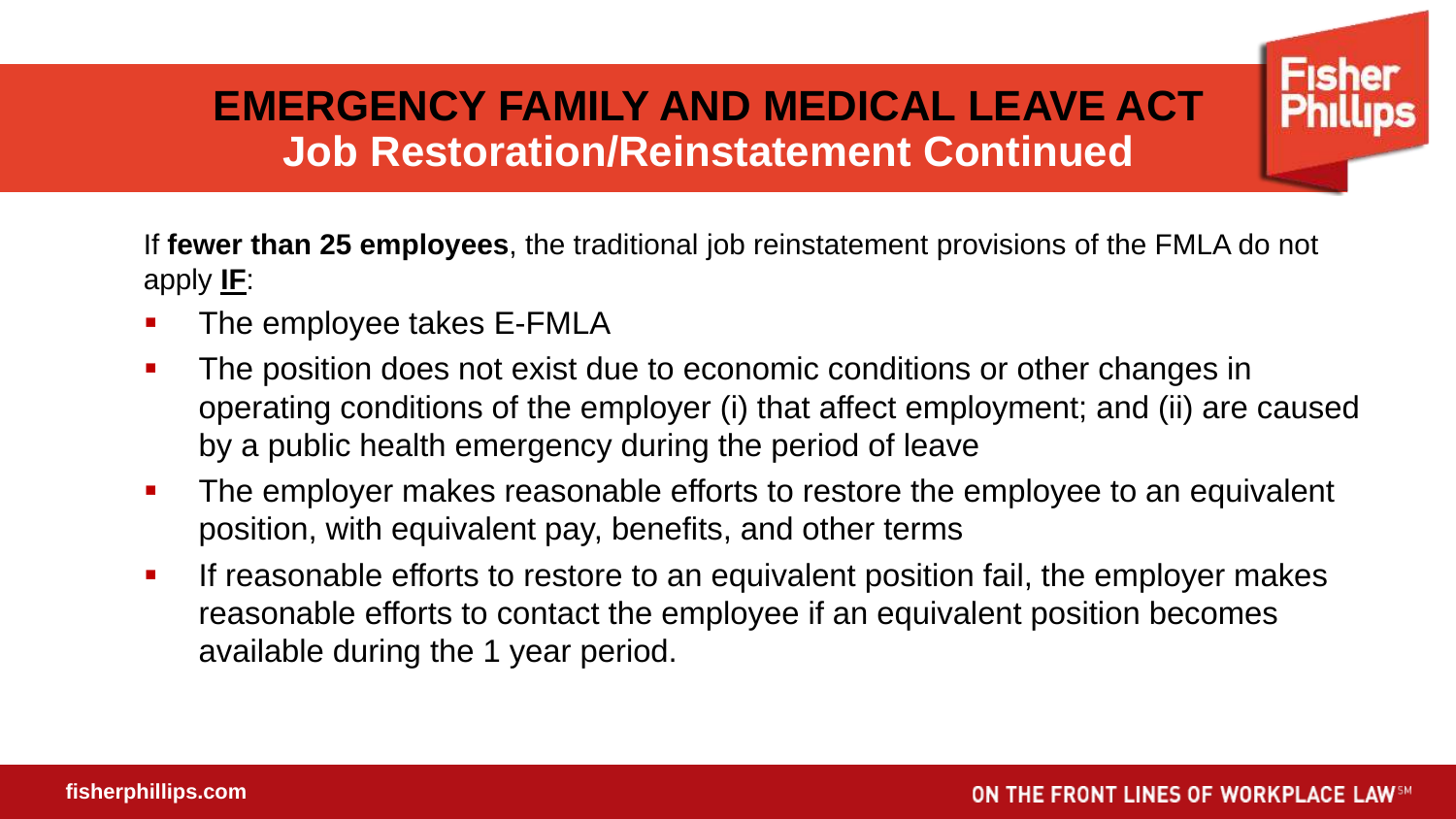### **Tax Credits**



- Employers subject to the requirements are entitled to a tax credit equal to the amount of the paid family and medical leave requirements paid by the employer
- The tax credits for qualified wages are capped at \$200 per day and \$10,000 per calendar quarter per employee
- The tax credits are applied against employer Social Security taxes, but employers are reimbursed if their costs for qualified leaves exceed the taxes they would owe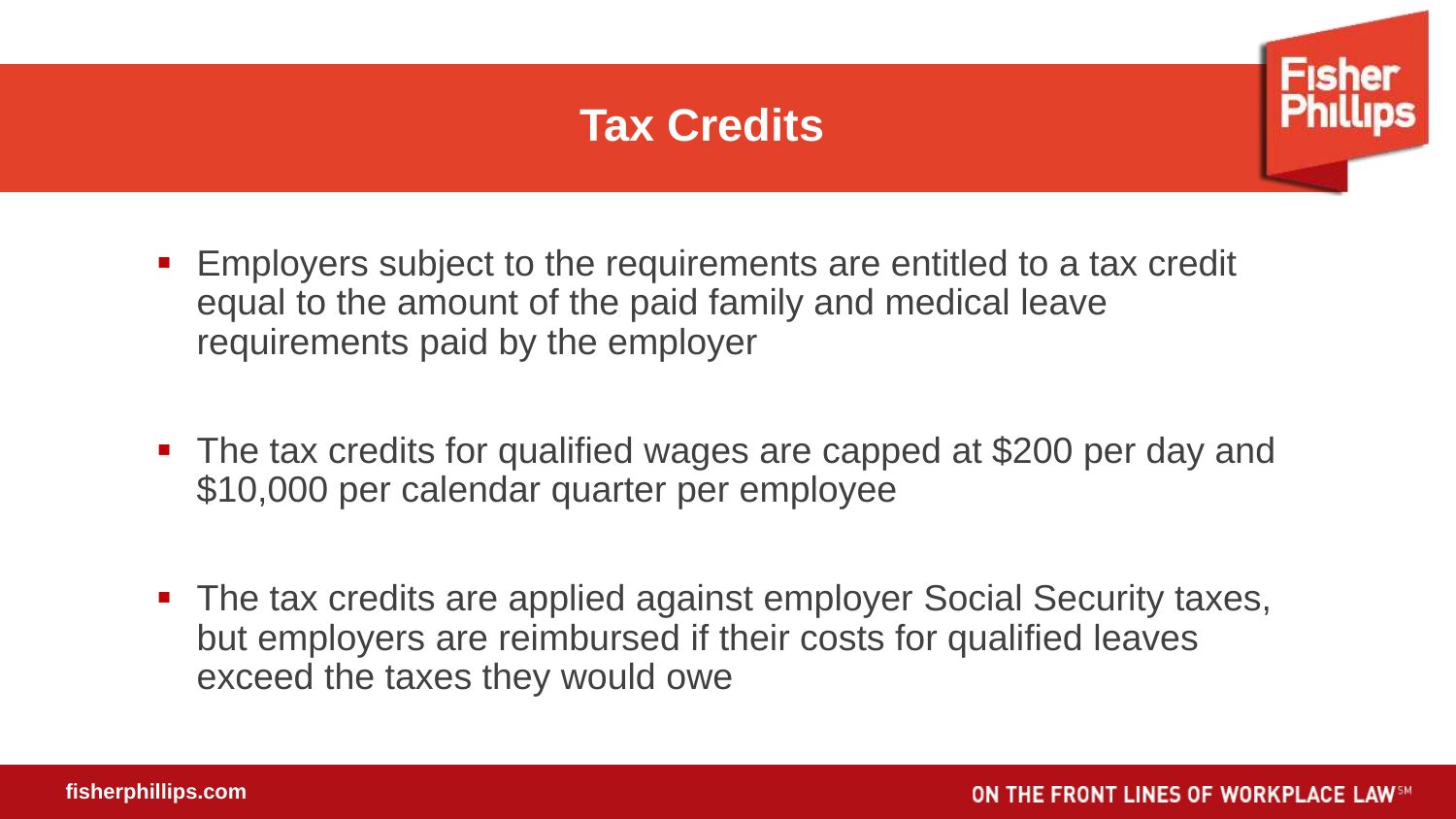### **Tax Credits**



- IRS has said they will be issuing guidance to address the "cash" flow" challenge created by this tax credit
- Guidance will allow employers to retain an amount of payroll taxes equal to the amount of paid leave that they paid, rather than deposit them with the IRS…in anticipation of the tax credit



© Fisher & Phillips, LLP 2020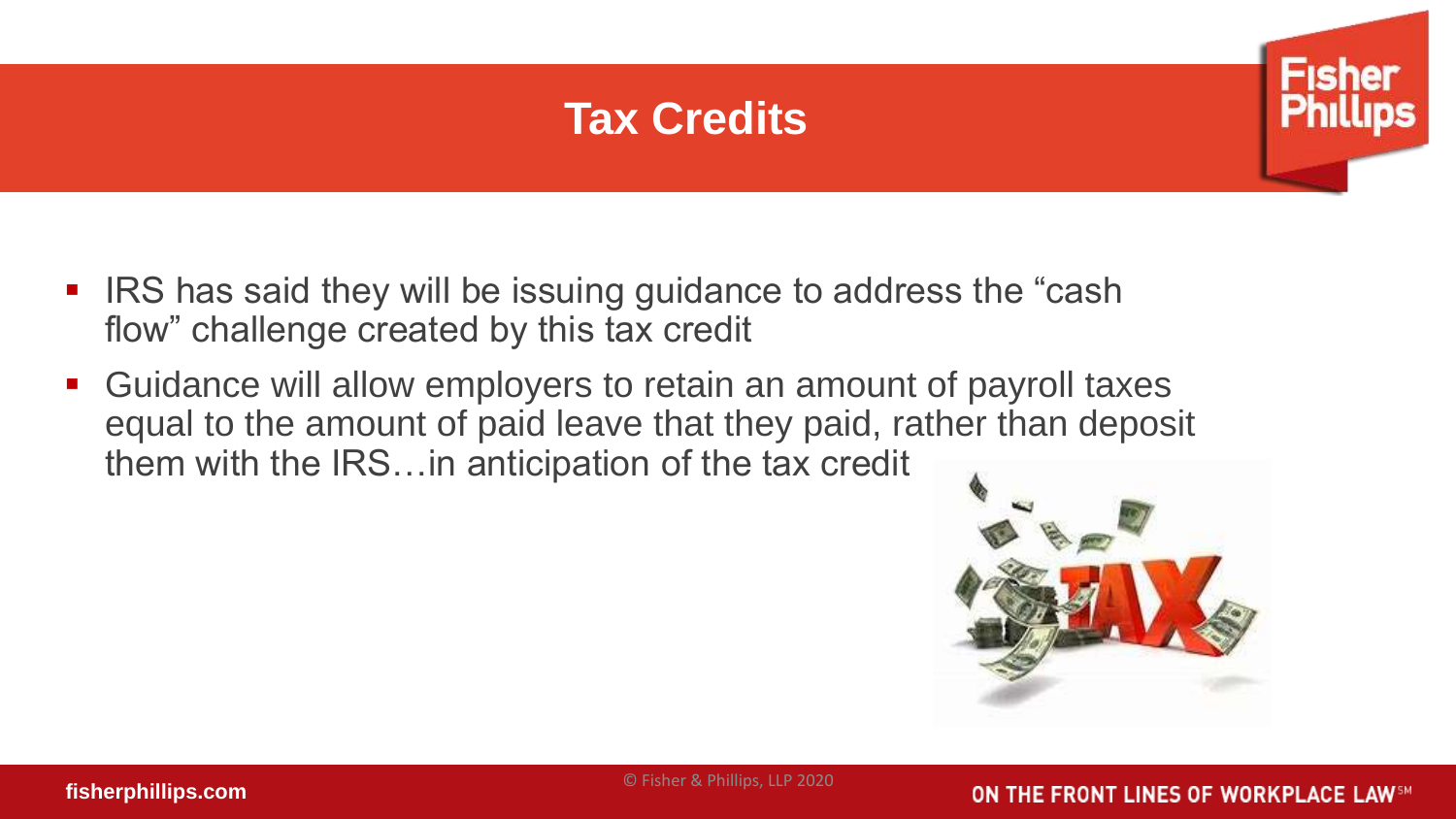

# **Furloughs/Layoffs**

**fisherphillips.com**

ON THE FRONT LINES OF WORKPLACE LAWSM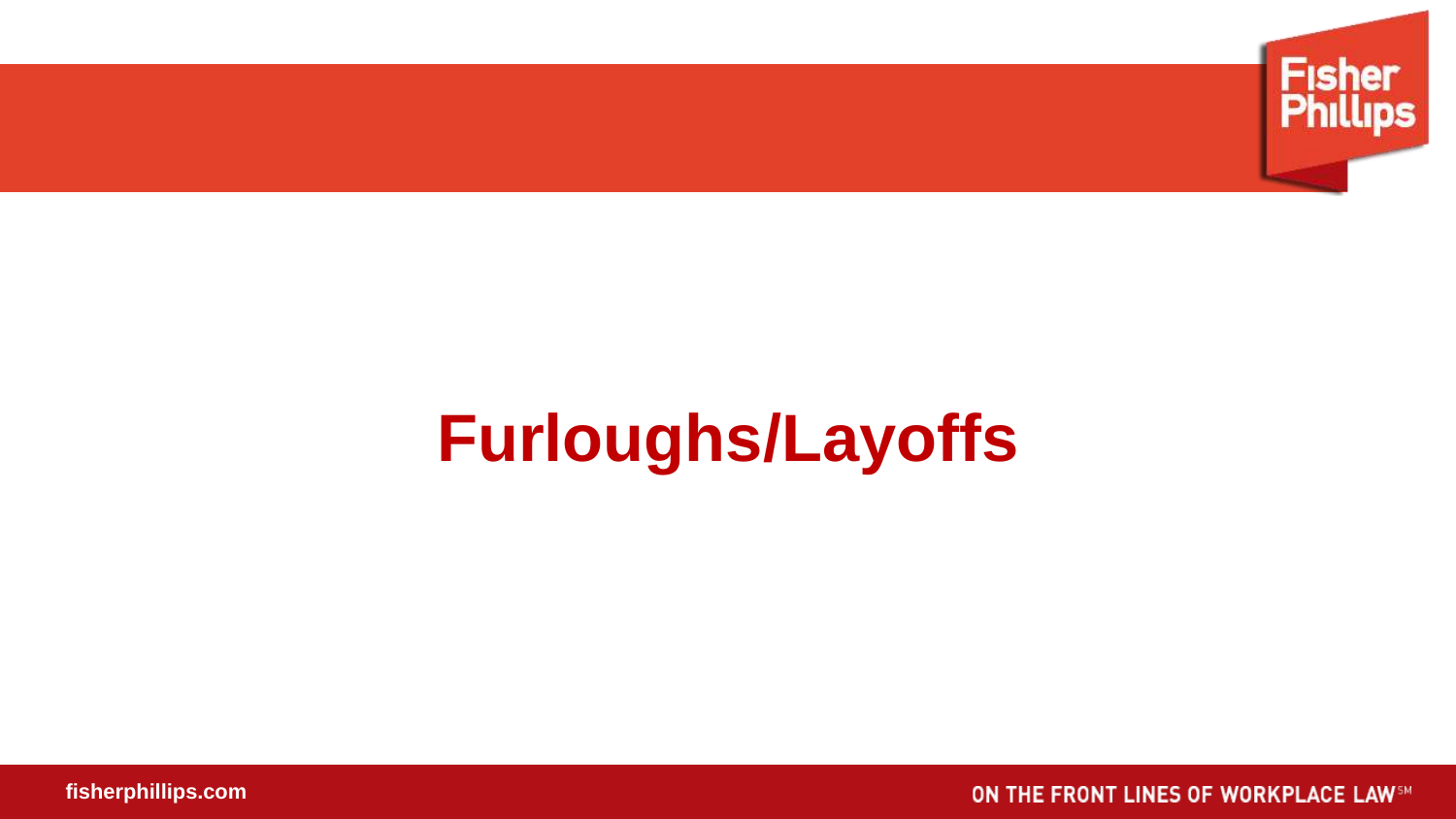### **LAYOFFS & FURLOUGHS**

### ▪**Layoff:**

■ *"The termination of employment at the employer's instigation, usu. through no fault of the employee; esp., the termination — either temporary or permanent — of many employees in a short time for financial reasons."*

### ▪**Furlough:**

▪ *"A temporary leave from work that is not paid and is often for a set period of time."* 



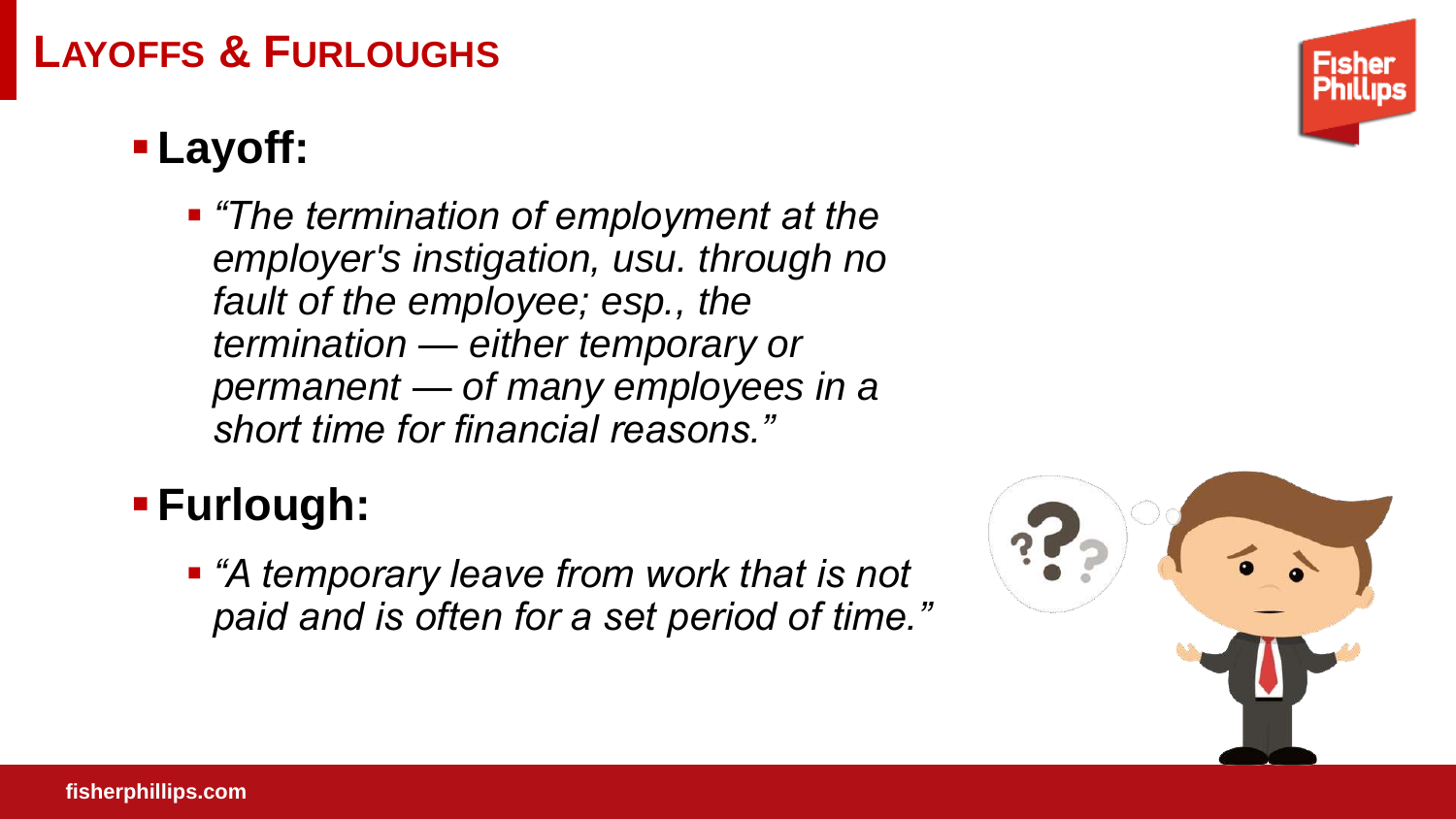### **WAGE & HOUR CONSIDERATIONS**

- Do employees have to be paid if a **business temporarily shuts down due to COVID-19?**
	- Non-exempt (hourly) do not have to be paid when they do not work.
	- Exempt (salary) must be paid full salary in any week they work, regardless of amount of work
		- **Partial Week Work Full Salary**
		- No Work No Pay Obligation





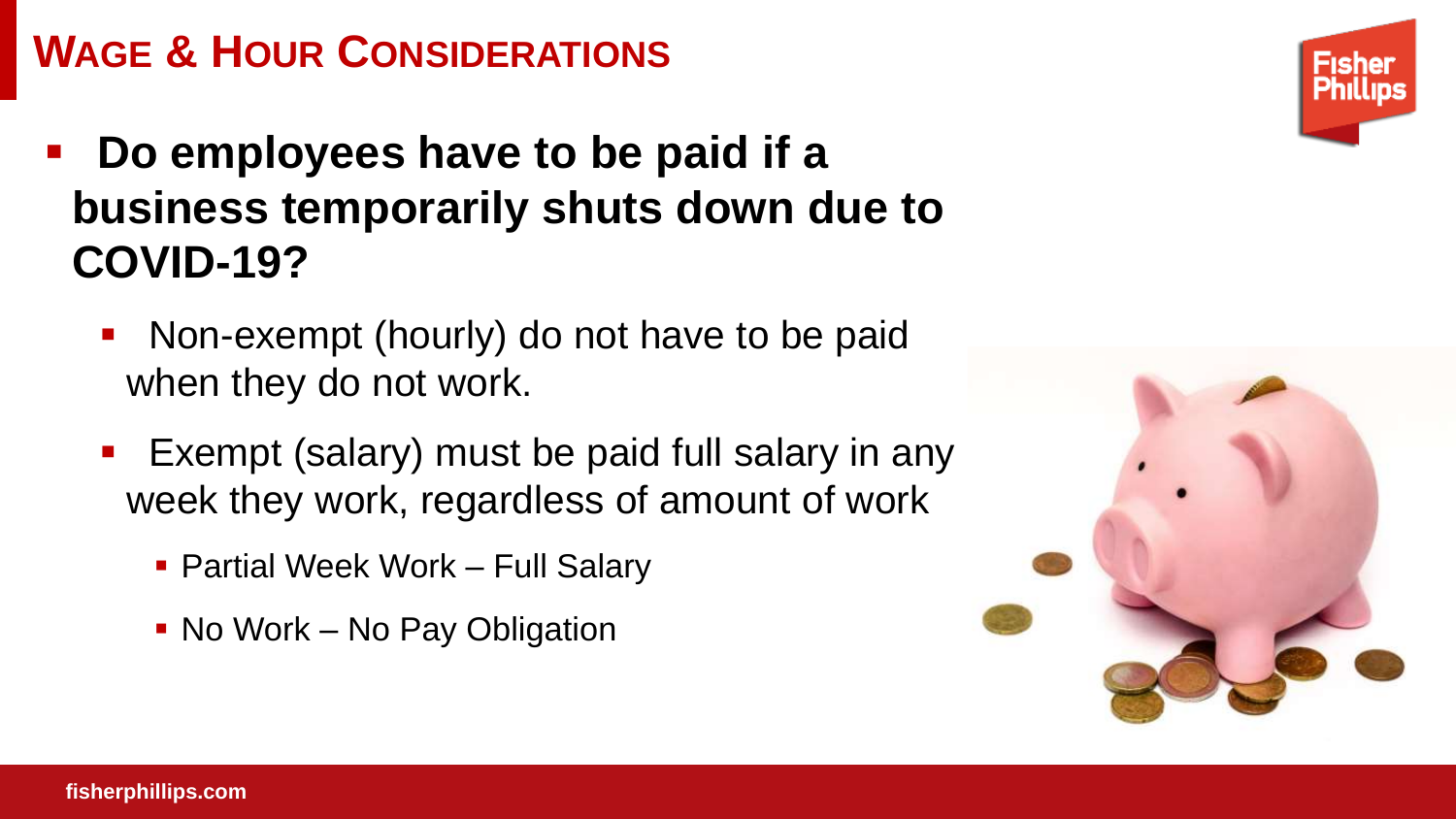### **WAGE & HOUR CONSIDERATIONS**

### ▪**Can employees use vacation/sick/PTO leave if a business temporarily shuts down due to COVID-19?**

- No legal obligation to permit use of PTO.
- **. If feasible, consider permitting employee use** of PTO during furlough (may impact unemployment eligibility)



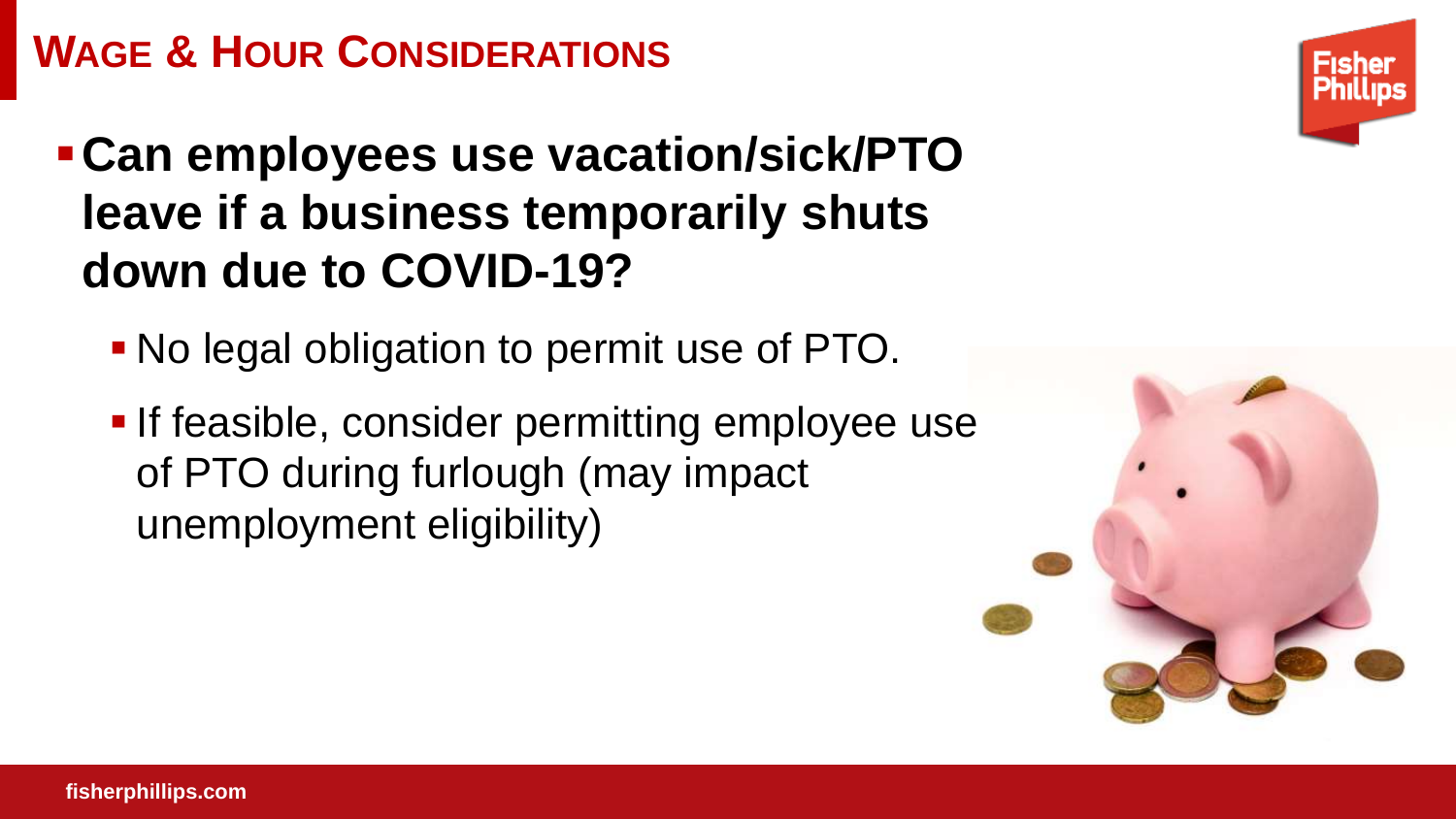### **UNEMPLOYMENT**





- **Expanded benefits under state and** federal laws
- **. Waiver of one-week waiting period**
- Shared Work Program
	- **Example 12** Alternative to temporary layoff
	- **Allows employers to reduce work hours of** employees rather than lay them off and provides employees with partial benefits to supplement wages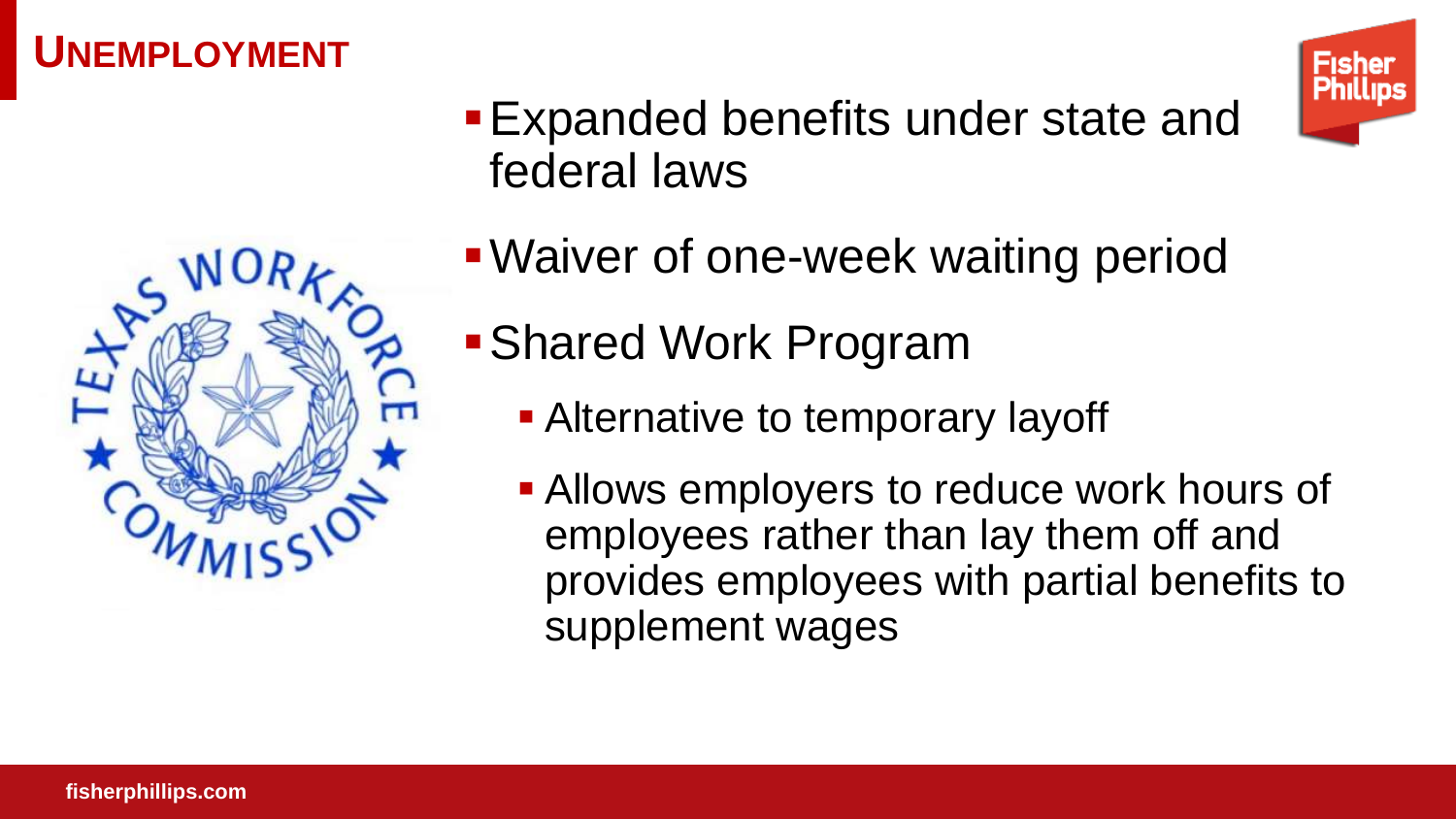### **HEALTH INSURANCE**

- **Check your health plan**
- **Explore plan amendments**
- ▪COBRA notices may be required if employees are furloughed and/or not worki the requisite number of hours.
- **Risks associated with simply** continuing coverage



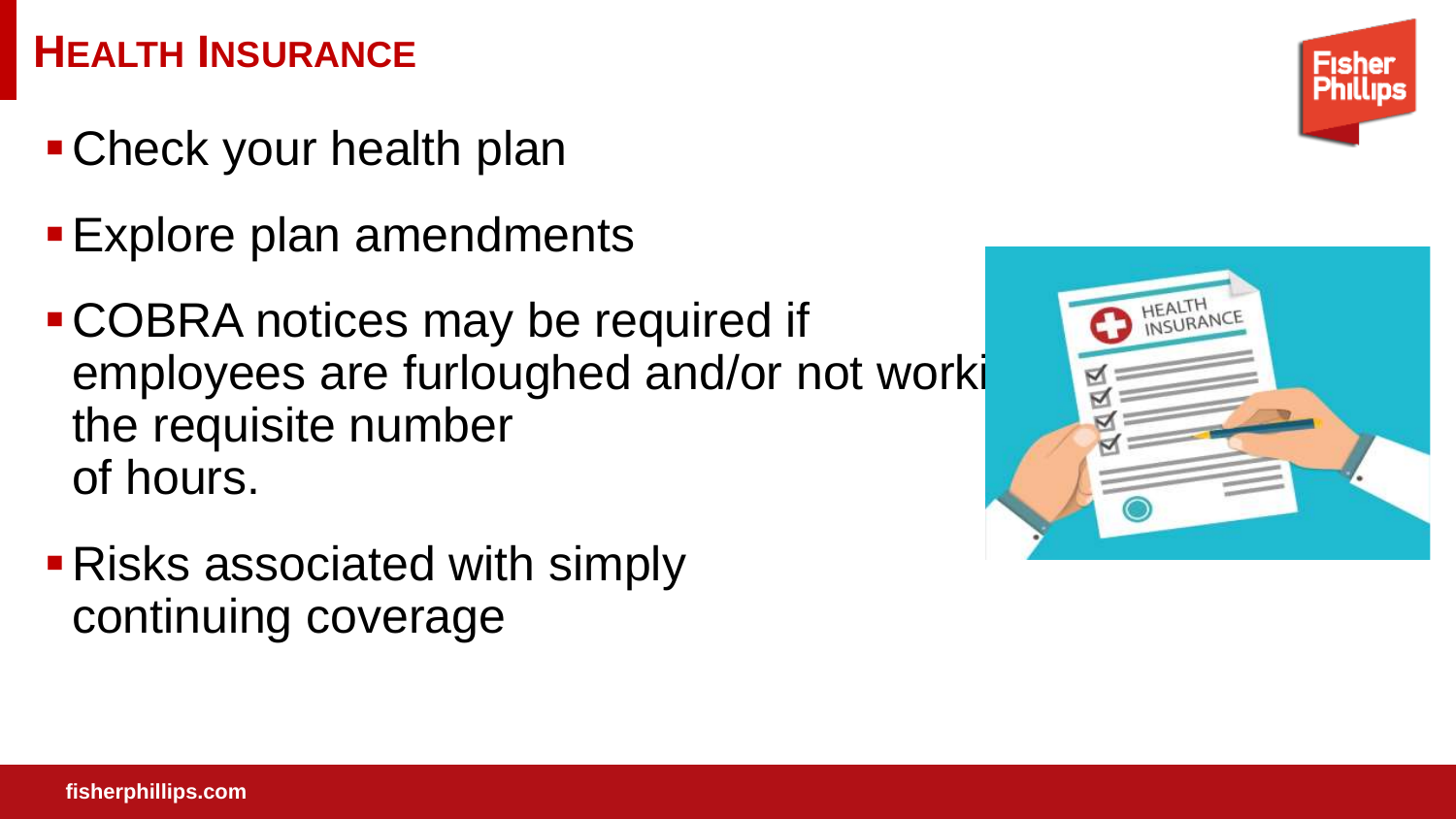

# **Suspending Operations**

**fisherphillips.com**

ON THE FRONT LINES OF WORKPLACE LAWSM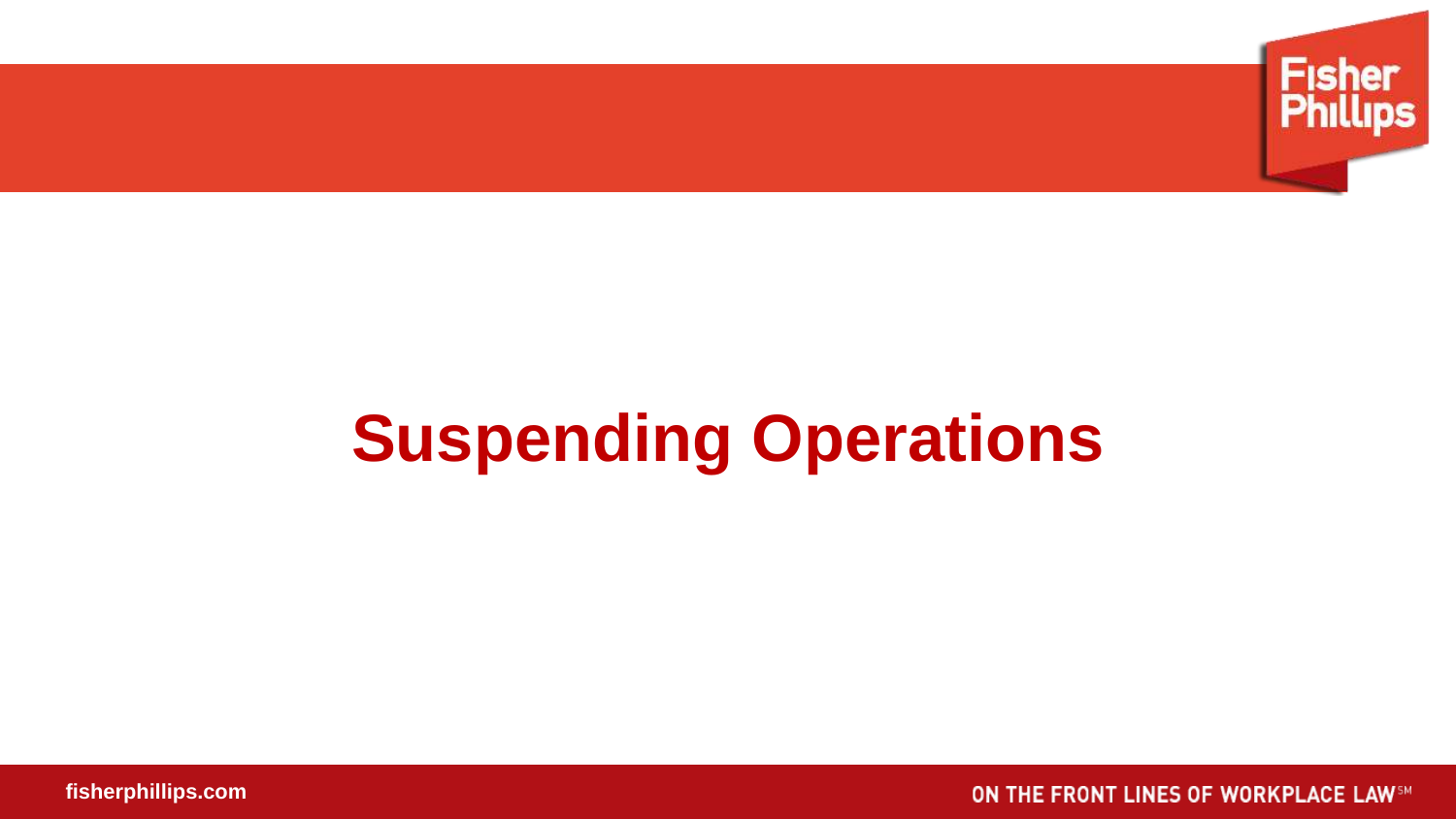### **WARN ACT**

**PLAN** 

**AHEAD** 



- ▪Do you have **100+ employees**?
	- **Multiple locations aggregated?**

### ▪**Plant closing?**

**.** Includes temporary shutdown of "single site of employment" or "operating unit" resulting in "employment loss" (including >6 month layoff) of 50+ employees?

### ▪**Mass layoff?**

▪ Not plant closing, but results in "employment loss" at "single site" during any 30-day period if (1) 50+ employees, <u>and</u> (2) 33% of active employées?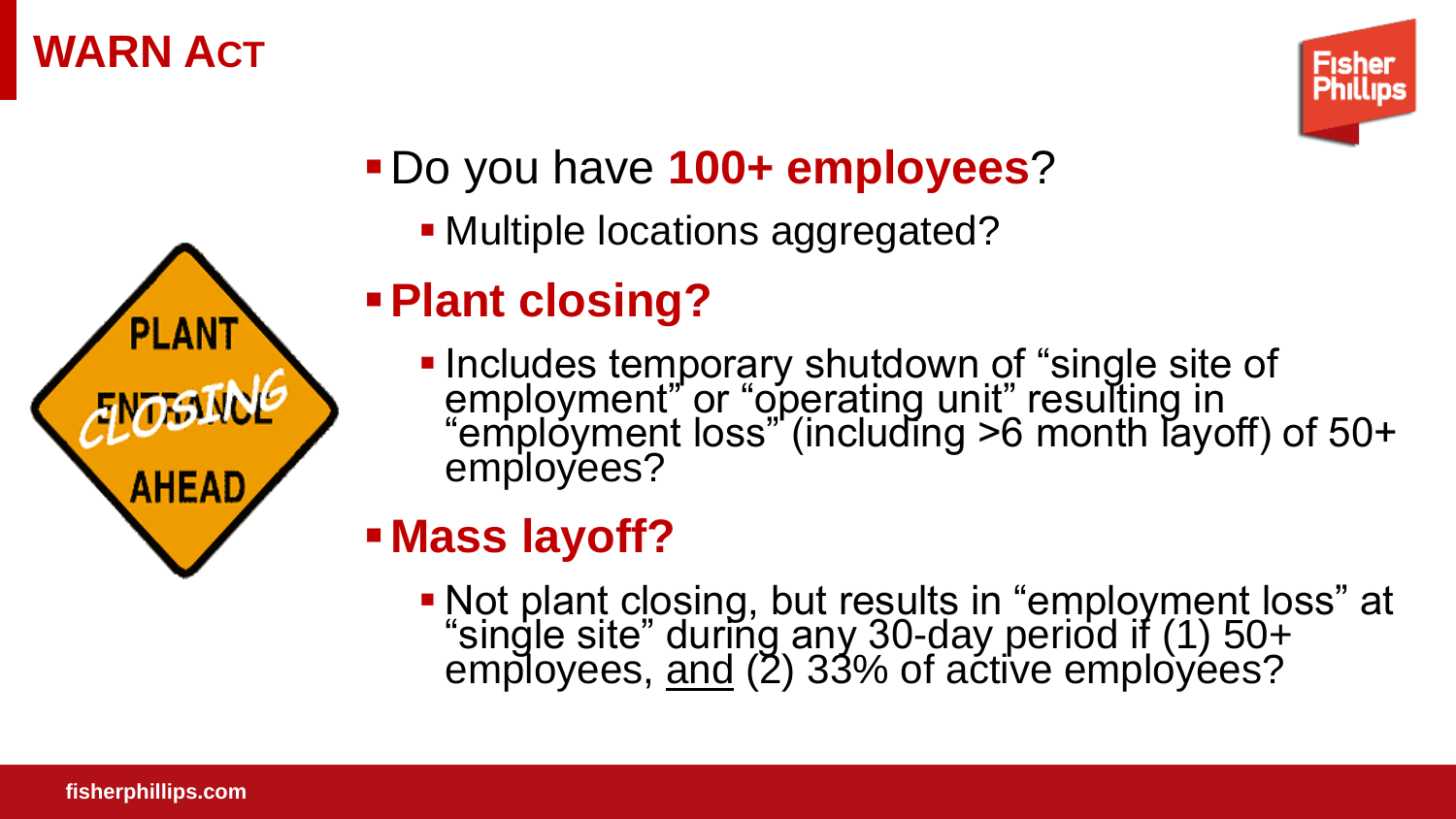### **WARN ACT**



**-60-day written notice** prior to plant closing or mass layoff, unless "unforeseen business circumstances"

Phillip

- To affected employees and state dislocated worker unit
- **Still must provide "as much notice as is** practicable" and statement of basis for less notice
- Stiff penalties for violations
	- 60 days' back pay and benefits and civil penalties
	- **Potential for class action**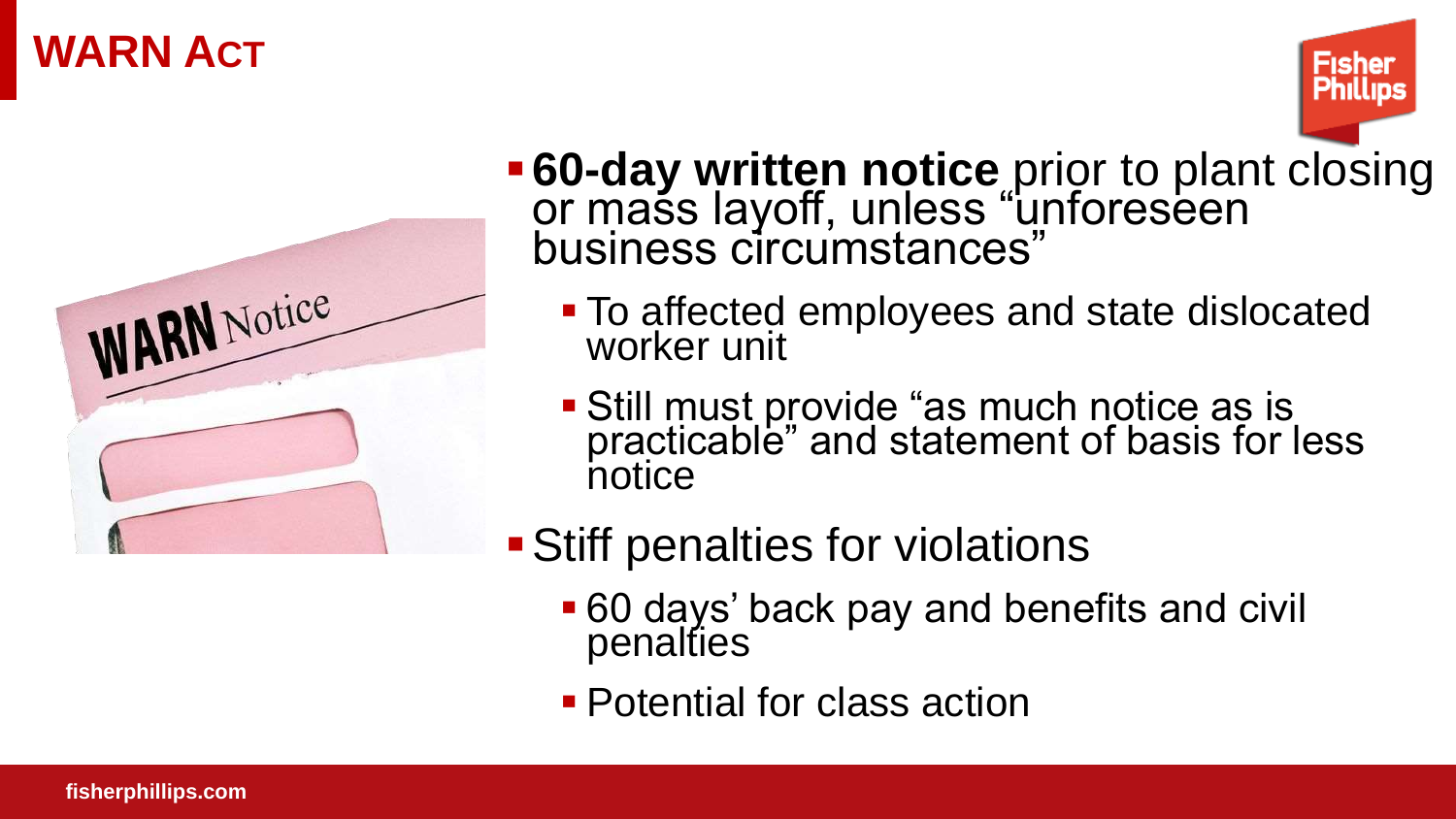### **Questions?**





**fisherphillips.com**

ON THE FRONT LINES OF WORKPLACE LAW5M